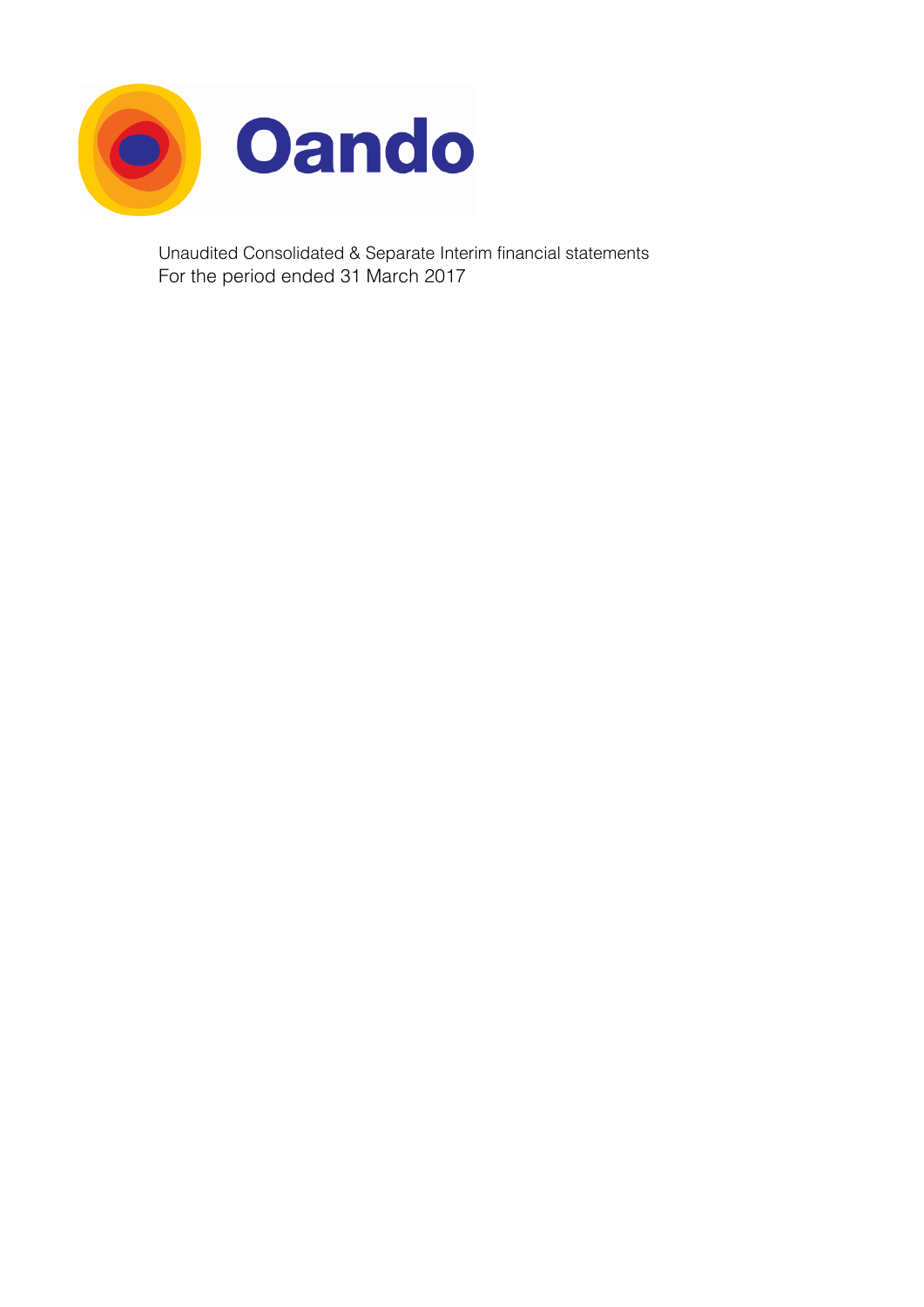### OANDO PLC

### FINANCIAL STATEMENTS FOR THE PERIOD ENDED 31 MARCH 2017

| <b>CONTENTS</b>                                                                    | PAGE     |
|------------------------------------------------------------------------------------|----------|
| Consolidated and separate statement of profit or loss & other comprehensive income | $3 - 4$  |
| Consolidated and separate statement of financial position                          | 5        |
| Consolidated and separate statement of changes in equity                           | $6 - 7$  |
| Consolidated and separate statement of cash flows                                  | 8        |
| Notes to the interim financial statements                                          | $9 - 24$ |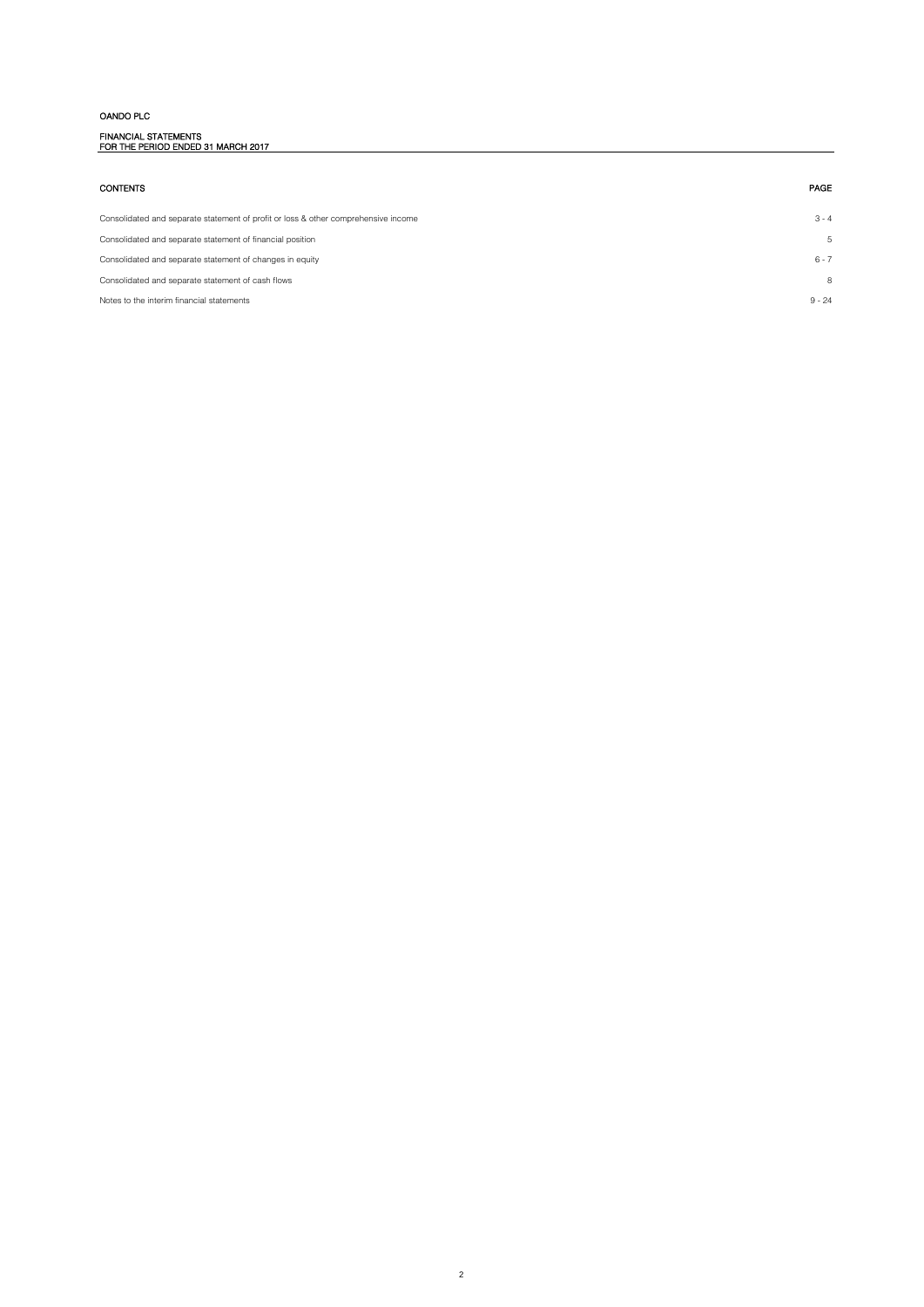# OANDO PLC CONSOLIDATED AND SEPARATE FINANCIAL STATEMENTS STATEMENT OF PROFIT OR LOSS FOR THE PERIOD ENDED 31 MARCH 2017

|                                                              | <b>NOTE</b> | Group<br>Mar. 2017<br>N'000 | Group<br>Mar. 2016<br>N'000<br>Represented* | Company<br>Mar. 2017<br>N'000 | Company<br>Mar. 2016<br>N'000 |
|--------------------------------------------------------------|-------------|-----------------------------|---------------------------------------------|-------------------------------|-------------------------------|
| Continuing operations                                        |             |                             |                                             |                               |                               |
| Revenue                                                      | 3.3         | 138.272.046                 | 20,479,147                                  |                               |                               |
| Cost of sales                                                |             | (124, 862, 041)             | (17, 921, 378)                              |                               |                               |
| Gross profit                                                 |             | 13.410.005                  | 2.557.769                                   |                               |                               |
| Other operating income                                       |             | 7,499,881                   | 4,725,653                                   | 5,020,332                     | 124,823                       |
| Administrative expenses                                      |             | (13, 286, 498)              | (15, 217, 251)                              | (6,346,160)                   | (6, 157, 977)                 |
| Operating profit/(loss)                                      | 3.3         | 7.623.388                   | (7,933,829)                                 | (1,325,828)                   | (6,033,154)                   |
| Finance costs                                                |             | (10,664,825)                | (14,075,018)                                | (4,611,771)                   | (9,551,695)                   |
| Finance income                                               |             | 2,269,846                   | 1,308,373                                   | 436.431                       | 61,964                        |
| Finance costs - net                                          | 3.3         | (8,394,979)                 | (12,766,645)                                | (4, 175, 340)                 | (9, 489, 731)                 |
| Share of profit/(loss) of associate                          |             | 124.557                     | (350)                                       |                               |                               |
| Loss before income tax from continuing operations            | 3.3         | (647, 034)                  | (20, 700, 824)                              | (5,501,168)                   | (15, 522, 885)                |
| Income tax credit/(expense)                                  | 3.3         | 1,218,074                   | 5,317,879                                   | (37, 043)                     |                               |
| Profit/(loss) for the period from continuing operations      |             | 571.040                     | (15, 382, 945)                              | (5,538,211)                   | (15, 522, 885)                |
| <b>Discontinued operations</b>                               |             |                             |                                             |                               |                               |
| Profit after tax for the period from discontinued operations | 16e         | 1.140,663                   | 19,484,301                                  |                               |                               |
| Profit/(loss) for the period                                 |             | 1.711.703                   | 4,101,357                                   | (5,538,211)                   | (15, 522, 885)                |
| Profit/(loss) attributable to:                               |             |                             |                                             |                               |                               |
| Equity holders of the parent<br>Non-controlling interest     |             | 607.989<br>1,103,714        | 4.123.689<br>(22, 332)                      | (5,538,211)                   | (15, 522, 885)                |
|                                                              |             | 1,711,703                   | 4,101,357                                   | (5,538,211)                   | (15, 522, 885)                |

| Basic and diluted (loss)/earnings per share |    |       |
|---------------------------------------------|----|-------|
| From continuing operations                  | 14 | (128) |
| From discontinued operations                |    |       |
| From profit for the period                  |    |       |
|                                             |    |       |

The accounting policies and notes form an integral part of these unaudited consolidated and separate financial statements.<br>\*Comparative figures have been represented to show the effect of discontinued operations. See recon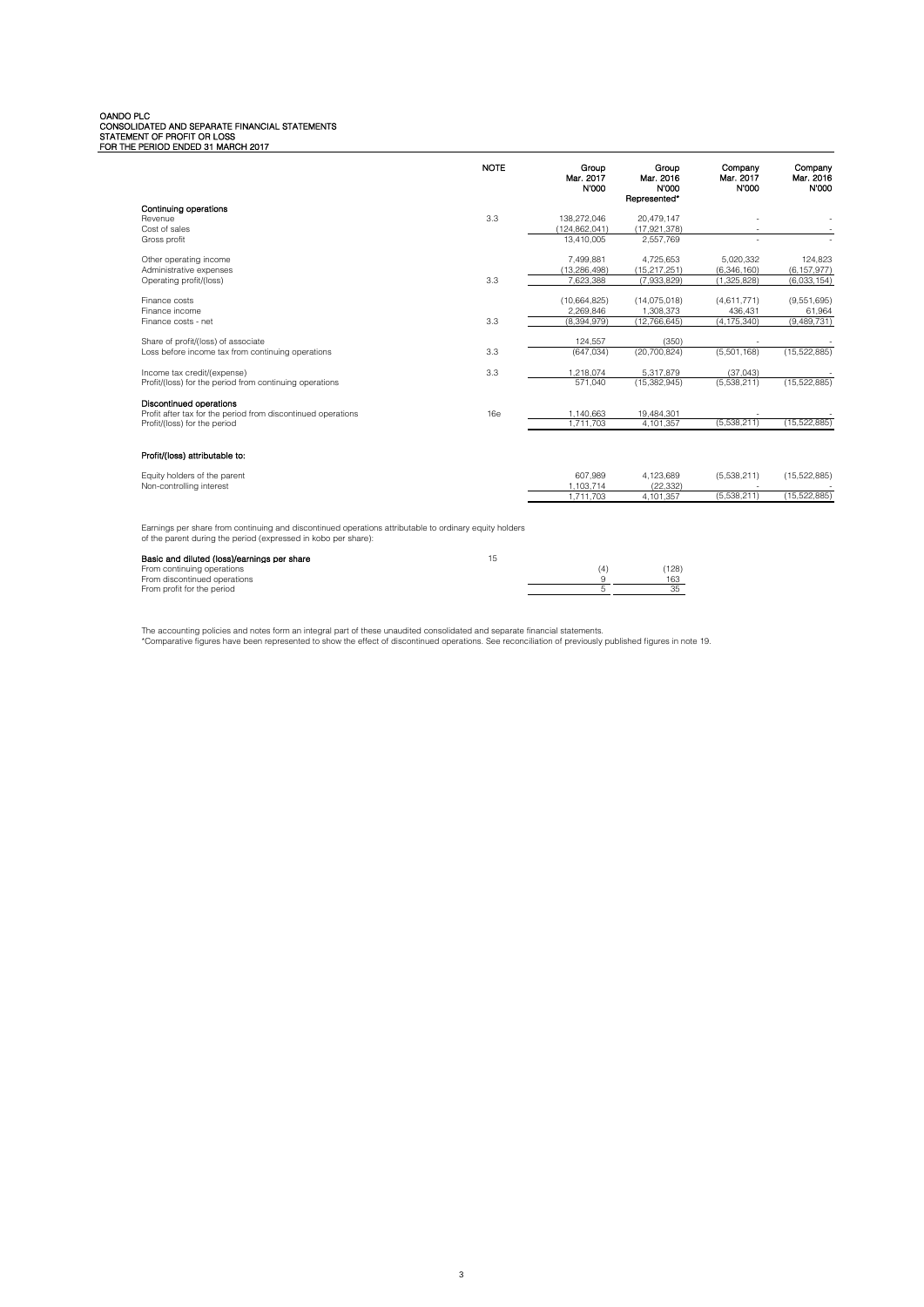# OANDO PLC<br>CONSOLIDATED AND SEPARATE FINANCIAL STATEMENTS<br>STATEMENT OF PROFIT OR LOSS AND OTHER COMPREHENSIVE INCOME<br>FOR THE PERIOD ENDED 31 MARCH 2017

|                                                                                                                                                                                                                                                                      | Group<br>Mar. 2017<br>N'000         | Group<br>Mar. 2016<br><b>N'000</b><br>Represented | Company<br>Mar. 2017<br><b>N'000</b> | Company<br>Mar. 2016<br><b>N'000</b> |
|----------------------------------------------------------------------------------------------------------------------------------------------------------------------------------------------------------------------------------------------------------------------|-------------------------------------|---------------------------------------------------|--------------------------------------|--------------------------------------|
| Profit/(loss) for the period                                                                                                                                                                                                                                         | 1.711.703                           | 4,101,357                                         | (5,538,211)                          | (15, 522, 885)                       |
| Other comprehensive income/(loss):                                                                                                                                                                                                                                   |                                     |                                                   |                                      |                                      |
| Items that may be reclassified to profit or loss in subsequent periods:<br>Exchange differences (loss) on net investment in foreign operations<br>Exchange differences on translation of foreign operations<br>Other comprehensive income for the period, net of tax | (1, 226, 865)<br>.304.267<br>77.402 | 126.597<br>126,597                                |                                      |                                      |
| Total comprehensive profit/(loss) for the period, net of tax                                                                                                                                                                                                         | 1.789.105                           | 4.227.954                                         | (5,538,211)                          | (15,522,885)                         |
| Attributable to:<br>- Equity holders of the parent<br>- Non-controlling interests<br>Total comprehensive profit/(loss) for the period, net of tax                                                                                                                    | 372.748<br>1.416.357<br>1.789.105   | 4.240.996<br>(13, 042)<br>4.227.954               | (5,538,211)<br>(5,538,211)           | (15, 522, 885)<br>(15, 522, 885)     |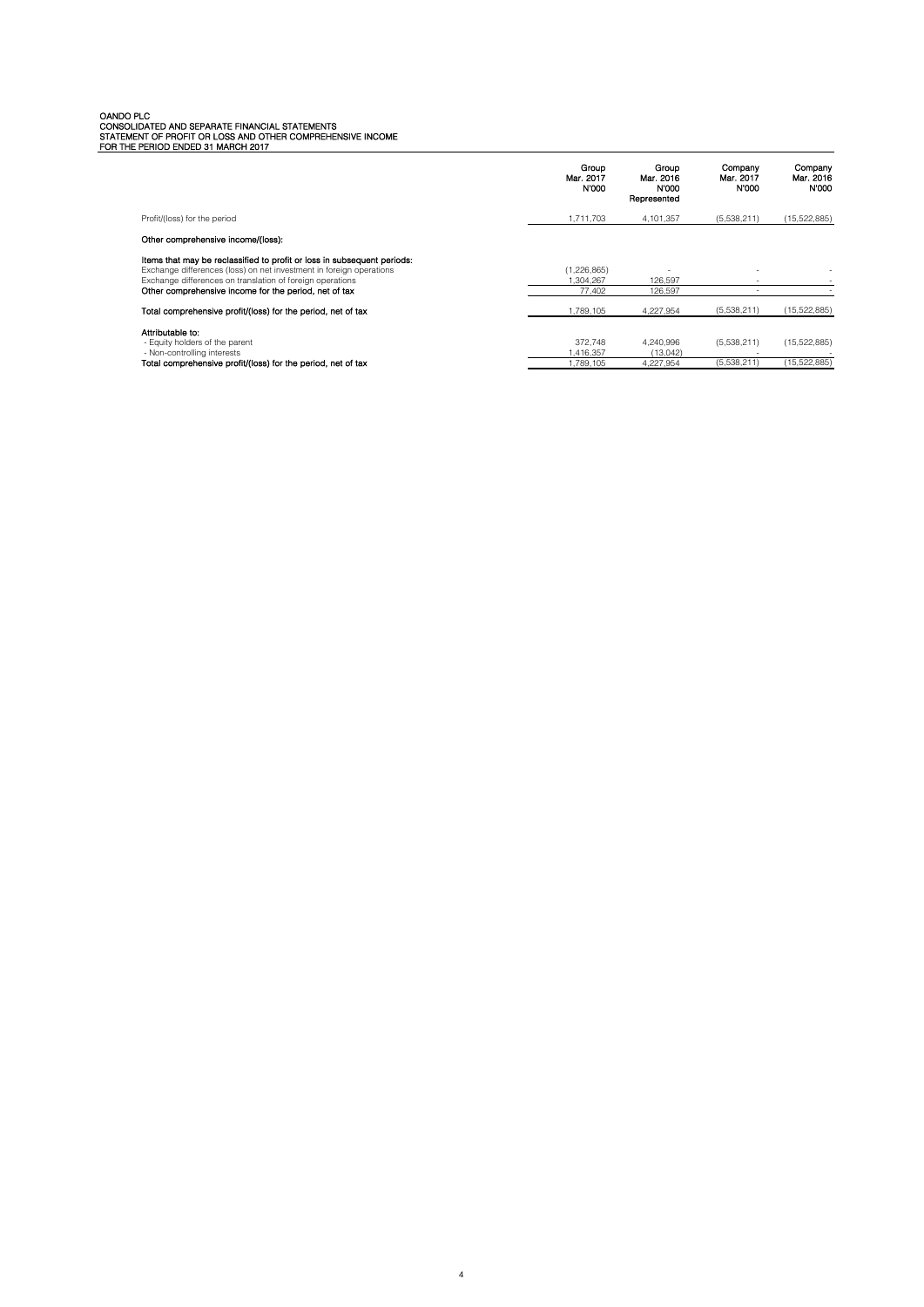# OANDO PLC<br>CONSOLIDATED AND SEPARATE FINANCIAL STATEMENTS<br>STATEMENT OF FINANCIAL POSITION<br>AS AT 31 MARCH 2017

| Assets                                                    | <b>NOTE</b> | Group<br>Mar 2017<br>N'000 | Group<br>Dec 2016<br>N'000 | Company<br>Mar 2017<br>N'000 | Company<br>Dec 2016<br>N'000 |
|-----------------------------------------------------------|-------------|----------------------------|----------------------------|------------------------------|------------------------------|
| Non-current assets                                        |             |                            |                            |                              |                              |
| Property, plant and equipment                             | 41          | 290,683 185                | 293_541,702                | 340,880                      | 379.819                      |
| inlangible accels                                         | 5           | 363,140,164                | 361,530,468                | 175,560                      | 162,154                      |
| Investment in associate                                   |             | 10,390,201                 | 10,653,425                 | 2 716 431                    | 15,500,552                   |
| Deferred tax accets                                       |             | 44,829,126                 | 44,758,179                 |                              |                              |
| Derivative financial accets                               |             | 1,007,274                  | 844,438                    |                              |                              |
| Finance lease receivables                                 |             | 61,325,165                 | 60,926,511                 |                              |                              |
| Available-for-sale financial assets                       | ë.          |                            | 2,867                      |                              | 2.667                        |
| Non-current receivables                                   | ğ.          | 19,716,158                 | 22,034,389                 | 7,130,369                    | 9,711,693                    |
| Investment in subsidiaries                                |             |                            |                            | 55 373,650                   | 55,376,149                   |
| Prepaymento                                               |             | 4,413                      | 6.292                      | 4,413                        | 6,292                        |
| Rectricted cash                                           | 10a         | 6,442,199                  | 6,538,952                  | 5,704,982                    | 4,662,749                    |
|                                                           |             | 797,537,885                | 800,837,223                | 71,446.505                   | 85,842,472                   |
| Current assets                                            |             |                            |                            |                              |                              |
| Inventories                                               | s.          | 2,262,669                  | 12,604,332                 |                              |                              |
| Derivalive financial assets                               |             |                            |                            |                              |                              |
| Trade and eiher recoivables                               | 9           | 5,863,608                  | 6,088,089                  | 125 696,094                  | 111,398,694                  |
| Prepayments                                               |             | 170,970,105<br>5,168,159   | 107,002,077<br>4,263,242   | 3,792,491                    | 3,174,809                    |
|                                                           | Ø.          |                            |                            |                              |                              |
| Available-for-cale financial assets                       |             | £85,115                    | 112,775                    | 683,449                      | 111,118                      |
| Cash and cash equivalents (excluding bank overdrafts)     | 10a         | 11,680,523                 | 10.390.565                 | 2.112.648                    | 7,752,126                    |
|                                                           |             | 196,630,379                | 140,661,100                | 132,286,682                  | 122,436,749                  |
| Assets of disposal group classified as held for sale      | <b>16c</b>  | 44_118_053                 | 50,046,652                 |                              |                              |
|                                                           |             |                            |                            |                              |                              |
| <b>Total assets</b>                                       |             | 1,038,286,317              | 991,544,975                | 203,732,987                  | 208,279,221                  |
| <b>Equity and Liabilities</b>                             |             |                            |                            |                              |                              |
| Equity attributable to equity holders of the parent       |             |                            |                            |                              |                              |
| Share capital                                             | 14          | 6,215,706                  | 6,017,309                  | 6,215,706                    | 6,017,309                    |
| Share premium                                             | 14          | 176,588,526                | 174,806,923                | 176,588,526                  | 174,806,923                  |
| Retained loss                                             |             | (151, 679, 149)            | (152, 287, 138)            | (174.047, 015)               | (168, 509, 605)              |
| Other reserves                                            |             | 93,591,065                 | 93,826,307                 |                              |                              |
|                                                           |             | 124,716,149                | 122,363,401                | 8,756,417                    | 12,314,627                   |
| Non controlling interest                                  |             | 71,397,535                 | 69,981,178                 |                              |                              |
| Total equity                                              |             | 199,113,684                | 192,344,579                | 8,756;417                    | 12:314.627                   |
| Liabilities                                               |             |                            |                            |                              |                              |
| Non-current liabilities                                   |             |                            |                            |                              |                              |
| Borrowings                                                | 12          | 100, 136, 425              | 101,639,606                | 87,320,834                   | 87,320,834                   |
| Deferred tax liabilities                                  |             | 196,079,630                | 198,908,983                |                              |                              |
| Provision and other liabilities                           | 13          | 41,036,995                 | 40,549,807                 |                              |                              |
| Retirement benefit obligation                             |             | 1,124,545                  | 1,161,705                  | 681,526                      | 782,416                      |
|                                                           |             | 338,377,595                | 342,260,101                | 88,002,360                   | 88,103,250                   |
|                                                           |             |                            |                            |                              |                              |
| Current liabilities                                       |             |                            |                            |                              |                              |
| Trade and other payables                                  | 11          | 247,532,899                | 198,459,488                | 83,653,028                   | 82,408,778                   |
| Borrowings                                                | 12          | 143,929,077                | 144.478.109                | 20,586,778                   | 22.556.068                   |
| Derivative financial liabilities                          |             |                            | 199,137                    |                              | 199,137                      |
| Current income tax liabilities                            |             | 60,187,624                 | 59,108,565                 | 559,498                      | 521,455                      |
| Dividend payable                                          |             | 1,650,277                  | 1.650.277                  | 1,650,277                    | 1,650,277                    |
| Provision and other liabilities                           | 13          | 525,629                    | 525,629                    | 525,629                      | 525,629                      |
|                                                           |             | 453,825,506                | 404,421,205                | 105,974,210                  | 107,861,344                  |
| Liabilities of disposal group classified as held for sale | 16c         | 49 969 532                 | 52 519 090                 |                              |                              |
|                                                           |             |                            |                            |                              |                              |
| <b>Total liabilities</b>                                  |             | 842 172 633                | 799 200 396                | 194 976 570                  | 195 954 594                  |
| Total equity and liabilities                              |             | 1,038,286,317              | 991,544,975                | 203,732,987                  | 208,279,221                  |
|                                                           |             |                            |                            |                              |                              |

 $\epsilon_{i}$ 

 $\heartsuit_4$ 

These unaudited consolidated and separate financial statements were approved by the Board of Directors on 27 April 2017 and signed on its behalf by

 $\sqrt{5}$ 

Group Chief Executive<br>Mr Jubril Adewale Tinubu<br>KEL/2013/NEIA/0000003338

ħχ

 $\alpha$ 

€ Ú Group Chief Financial Officer<br>Mr Diutemi Adeyemo<br>FRC 2013/ICAN/000000033

The accounting policies and notes form an integral part of these unaudited consolidated and separate financial statements<br>"Comparative figures have been represented to show the effect of discontinued operations. See reconc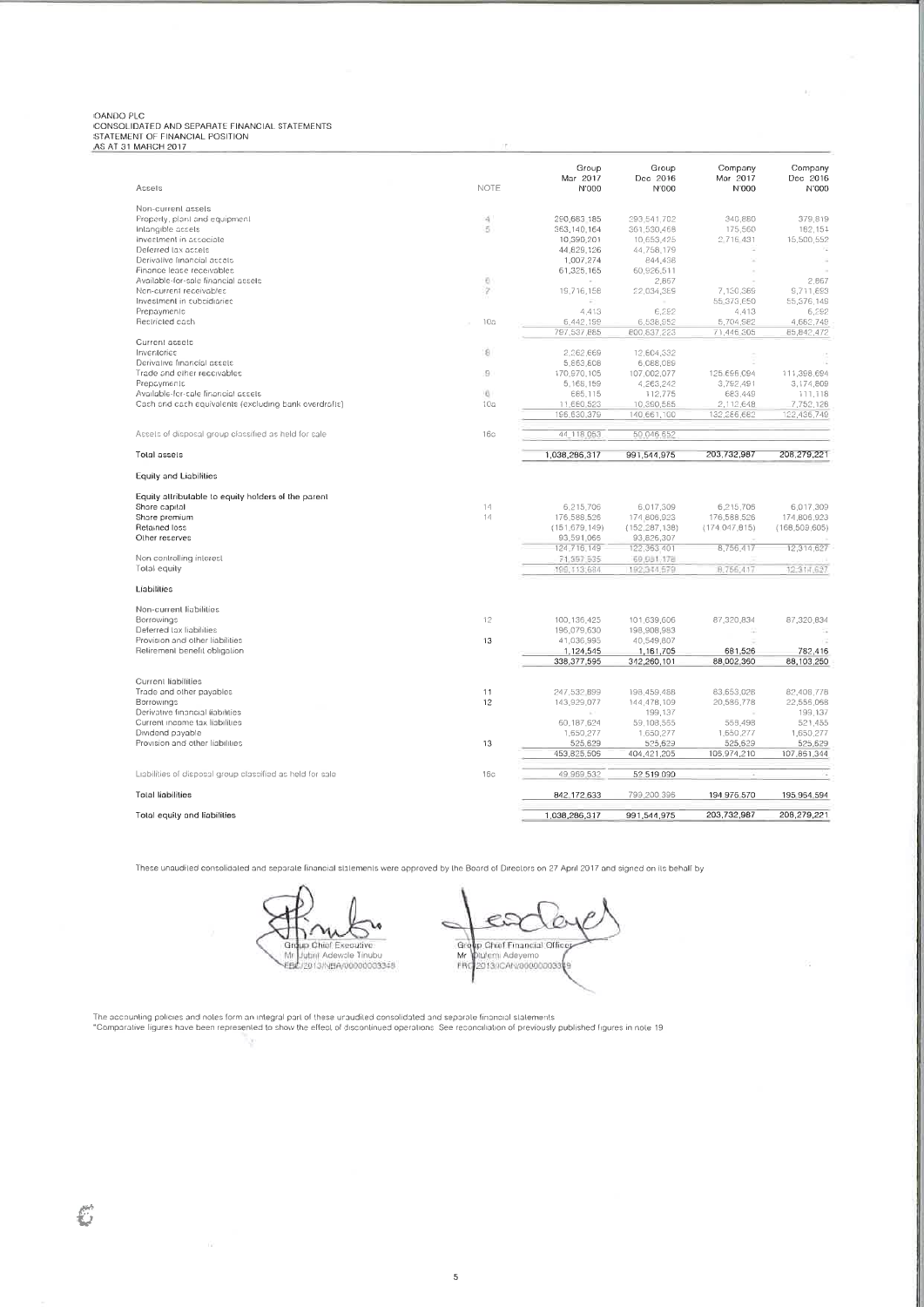## OANDO PLC CONSOLIDATED AND SEPARATE FINANCIAL STATEMENTS STATEMENT OF CHANGES IN EQUITY FOR THE PERIOD ENDED 31 MARCH 2017

| <b>GROUP</b>                                                                                                                                             | Share Capital &<br><b>Share Premium</b><br>N'000 | Other reserves<br><b>N'000</b> | Retained earnings<br>N'000 | <b>Equity holders</b><br>of parent<br><b>N'000</b> | Non controlling<br>interest<br>N'000       | <b>Total equity</b><br><b>N'000</b> |
|----------------------------------------------------------------------------------------------------------------------------------------------------------|--------------------------------------------------|--------------------------------|----------------------------|----------------------------------------------------|--------------------------------------------|-------------------------------------|
| Balance as at 1 January 2016                                                                                                                             | 180.824.232                                      | 55.750.740                     | (199.723.265)              | 36.851.707                                         | 14.042.219                                 | 50.893.926                          |
| Profit/(loss) for the period                                                                                                                             |                                                  |                                | 4,123,689                  | 4,123,689                                          | (22, 332)                                  | 4,101,357                           |
| Other comprehensive income for the period                                                                                                                |                                                  | 117.307                        |                            | 117.307                                            | 9.290                                      | 126.597                             |
| Total comprehensive income/(loss) for the period                                                                                                         | 180.824.232                                      | 55.868.047                     | (195.599.576)              | 41,092,703                                         | 14,029,177                                 | 55,121,880                          |
| Total transactions with owners of the parent, recognised directly<br>in equity                                                                           |                                                  |                                |                            |                                                    |                                            |                                     |
| Value of emplovee services                                                                                                                               |                                                  | 93.657                         |                            | 93.657                                             |                                            | 93,657                              |
| Total transactions with owners of the parent.                                                                                                            |                                                  | 93.657                         |                            | 93.657                                             | $\overline{\phantom{a}}$                   | 93.657                              |
| Balance as at 31 March 2016                                                                                                                              | 180.824.232                                      | 55.961.704                     | (195.599.576)              | 41.186.360                                         | 14.029.177                                 | 55.215.537                          |
| Balance as at 1 January 2017<br>(Loss)/profit for the period                                                                                             | 180,824,232                                      | 93,826,307                     | (152, 287, 138)<br>607.989 | 122.363.401<br>607.989                             | 69.981.178<br>1,103,714                    | 192.344.579<br>1,711,703            |
| Other comprehensive (loss)/income for the period                                                                                                         |                                                  | (235.241)                      |                            | (235.241)                                          | 312.643                                    | 77,402                              |
| Total comprehensive income/(loss) for the period                                                                                                         | 180.824.232                                      | 93.591.066                     | (151.679.149)              | 122,736,149                                        | 71.397.535                                 | 194.133.684                         |
| Total transactions with owners of the parent,<br>recognised directly in equity<br>Conversion of OODP's convertible debt<br>Total transaction with owners | 1.980.000<br>1.980.000                           |                                |                            | 1.980.000<br>1.980.000                             | $\overline{\phantom{a}}$<br>$\overline{a}$ | 1.980.000<br>1.980.000              |
| Change in ownership interests in subsidiaries that do not result in                                                                                      |                                                  |                                |                            |                                                    |                                            |                                     |
| a loss of control                                                                                                                                        |                                                  |                                |                            |                                                    |                                            |                                     |
| Total transactions with owners of the parent,                                                                                                            |                                                  |                                |                            |                                                    |                                            |                                     |
| recognised directly in equity                                                                                                                            | 1.980.000                                        |                                |                            | 1.980.000                                          |                                            | .980.000                            |
| Balance as at 31 March 2017                                                                                                                              | 182.804.232                                      | 93.591.066                     | (151.679.149)              | 124.716.149                                        | 71.397.535                                 | 196.113.684                         |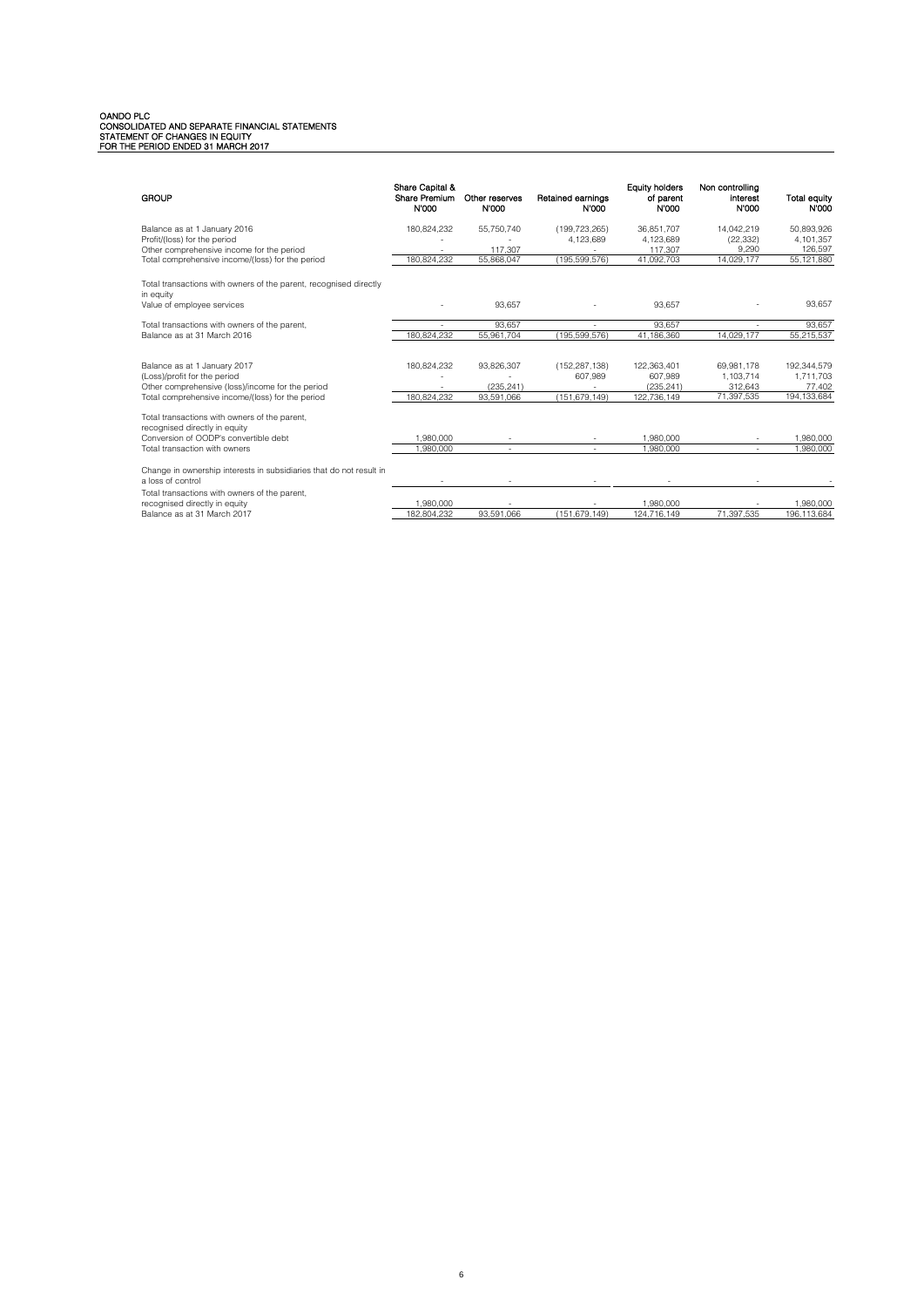# OANDO PLC CONSOLIDATED AND SEPARATE FINANCIAL STATEMENTS STATEMENT OF CHANGES IN EQUITY FOR THE PERIOD ENDED 31 MARCH 2017

| Company                                                                     | <b>Share Capital</b><br>N'000 | <b>N'000</b>             | Other reserves Retained earnings<br><b>N'000</b> | <b>Total equity</b><br><b>N'000</b> |
|-----------------------------------------------------------------------------|-------------------------------|--------------------------|--------------------------------------------------|-------------------------------------|
| 1 January 2016                                                              | 180,824,232                   | $\overline{\phantom{a}}$ | (134,633,774)                                    | 46,190,458                          |
| Loss for the period                                                         | $\overline{\phantom{a}}$      | ٠                        | (15, 522, 885)                                   | (15, 522, 885)                      |
| Other comprehensive income for the period                                   | $\overline{\phantom{a}}$      | ٠                        |                                                  |                                     |
| Total comprehensive loss                                                    | ٠                             | $\overline{\phantom{a}}$ | (15, 522, 885)                                   | (15, 522, 885)                      |
| Balance as at 31 March 2016                                                 | 180.824.232                   | $\overline{\phantom{a}}$ | (150, 156, 659)                                  | 30,667,573                          |
| Balance as at 1 January 2017                                                | 180.824.232                   | ٠                        | (168, 509, 605)                                  | 12,314,627                          |
| Loss for the period                                                         | ٠                             | ٠                        | (5,538,210)                                      | (5,538,210)                         |
| Other comprehensive income for the period                                   | $\overline{\phantom{a}}$      | ٠                        |                                                  |                                     |
| Total comprehensive loss for the period                                     | $\overline{\phantom{a}}$      | $\overline{\phantom{a}}$ | (5,538,210)                                      | (5,538,210)                         |
| Conversion of OODP's convertible debt                                       | 1.980.000                     |                          |                                                  | 1,980,000                           |
| Total transaction with owners                                               | 1.980.000                     | ٠                        | $\overline{\phantom{a}}$                         | 1,980,000                           |
| Acquisition of non controlling interest                                     |                               | $\overline{\phantom{a}}$ |                                                  |                                     |
| Total transactions with owners of the parent, recognised directly in equity | .980.000                      | ۰                        |                                                  | 1.980.000                           |
| Balance as at 31 March 2017                                                 | 182.804,232                   | $\blacksquare$           | (174.047.815)                                    | (3,558,210)                         |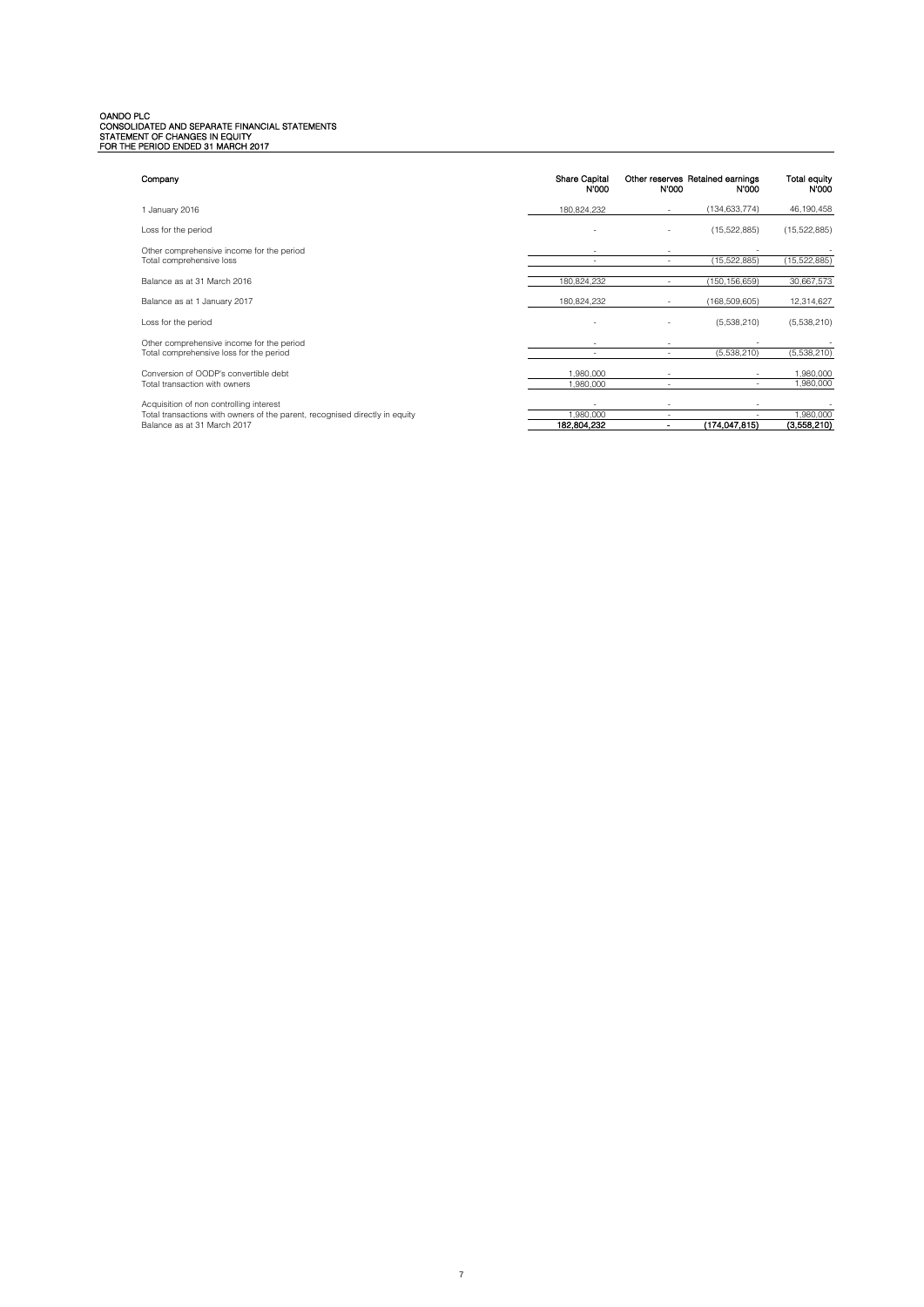# OANDO PLC CONSOLIDATED AND SEPARATE FINANCIAL STATEMENTS STATEMENT OF CASH FLOWS FOR THE PERIOD ENDED 31 MARCH 2017

|                                                                                                                                                                                                                                                                                                                                                                     | <b>NOTE</b>     | Group<br>Mar. 2017<br>N'000                                                              | Group<br>Mar. 2016<br><b>N'000</b>                                                           | Company<br>Mar. 2017<br>N'000                            | Company<br>Mar. 2016<br><b>N'000</b>                                           |
|---------------------------------------------------------------------------------------------------------------------------------------------------------------------------------------------------------------------------------------------------------------------------------------------------------------------------------------------------------------------|-----------------|------------------------------------------------------------------------------------------|----------------------------------------------------------------------------------------------|----------------------------------------------------------|--------------------------------------------------------------------------------|
| Cash flows from operating activities                                                                                                                                                                                                                                                                                                                                |                 |                                                                                          |                                                                                              |                                                          |                                                                                |
| Cash generated from operations<br>Net increase in working capital<br>Interest paid<br>Income tax paid<br>Net cash from/(used in) operating activities                                                                                                                                                                                                               | 17<br>18        | 12,838,261<br>(1, 152, 845)<br>(8,587,949)<br>(1,533,889)<br>1,563,577                   | 5,359,558<br>20,572,751<br>(15,534,514)<br>(575, 114)<br>9,822,681                           | (3,238,319)<br>(466.109)<br>(779, 604)<br>(4,484,032)    | (5,924,040)<br>14,546,218<br>(9,551,695)<br>(480, 818)<br>(1, 410, 335)        |
| Cash flows from investing activities                                                                                                                                                                                                                                                                                                                                |                 |                                                                                          |                                                                                              |                                                          |                                                                                |
| Purchases of property plant and equipment<br>Available for sale investment<br>Net proceeds from sale of subsidiary<br>Acquisition of software<br>Purchase of intangible exploration assets<br>Payments relating to pipeline construction<br>Proceeds from sale of property plant and equipment<br>Interest received<br>Net cash from/(used in) investing activities |                 | (1,714,125)<br>(566, 034)<br>(28, 847)<br>٠<br>(98, 349)<br>4.365<br>2,423,476<br>20.486 | (4, 112, 386)<br>(965)<br>(1, 108, 385)<br>(2,907,915)<br>35,955<br>1,208,119<br>(6,885,577) | (566, 034)<br>556<br>436,431<br>(129.047)                | (27, 394)<br>(965)<br>100<br>61,964<br>33.705                                  |
| Cash flows from financing activities                                                                                                                                                                                                                                                                                                                                |                 |                                                                                          |                                                                                              |                                                          |                                                                                |
| Proceeds from long term borrowings<br>Finance lease received<br>Repayment of long term borrowings<br>Proceeds from other short term borrowings<br>Repayment of other short term borrowings<br>Restricted cash<br>Net cash used in financing activities                                                                                                              |                 | 1,656,872<br>(1,344,357)<br>27,950,233<br>(29, 694, 448)<br>96,753<br>(1, 334, 947)      | 4,274,619<br>(108, 233, 983)<br>152,718,431<br>(66,995,983)<br>(594, 218)<br>(18, 831, 135)  | 10,871,532<br>(11,681,190)<br>(1,022,233)<br>(1,831,891) | 4.479.512<br>(8,622,369)<br>20.663.754<br>(18, 462, 404)<br>554<br>(1,940,953) |
| Net change in cash and cash equivalents<br>Cash and cash equivalents at th beginning of the year<br>Exchange gains/(losses) on cash and cash equivalents<br>Cash and cash equivalents at end of the period                                                                                                                                                          |                 | 249.116<br>10,596,470<br>32,778<br>10,878,364                                            | (15,894,031)<br>(48, 781, 363)<br>(3, 771)<br>(64, 679, 165)                                 | (6,444,969)<br>7,752,128<br>3,330<br>1,310,489           | (3,317,583)<br>(26, 128, 902)<br>13,455<br>(29, 433, 030)                      |
| Cash and cash equivalents at 31 March 2017:<br>Included in cash and cash equivalents per statement of financial position<br>Included in the assets of the disposal group                                                                                                                                                                                            |                 | 10,878,364<br>10,878,364                                                                 | (27,886,622)<br>(36, 792, 543)<br>(64, 679, 165)                                             | 1,310,489<br>1,310,489                                   | (29, 433, 030)<br>(29, 433, 030)                                               |
| Cash and cash equivalent at period end is analysed as follows:<br>Cash and bank balance as above<br><b>Bank overdrafts</b>                                                                                                                                                                                                                                          | 10 <sub>b</sub> | 11,680,523<br>(802.159)<br>10,878,364                                                    | 5,060,203<br>(32.946.825)<br>(27, 886, 622)                                                  | 2.112.648<br>(802, 159)<br>1,310,489                     | 876.945<br>(30, 309, 975)<br>(29, 433, 030)                                    |

The accounting policies and notes form an integral part of these unaudited consolidated and separate financial statements.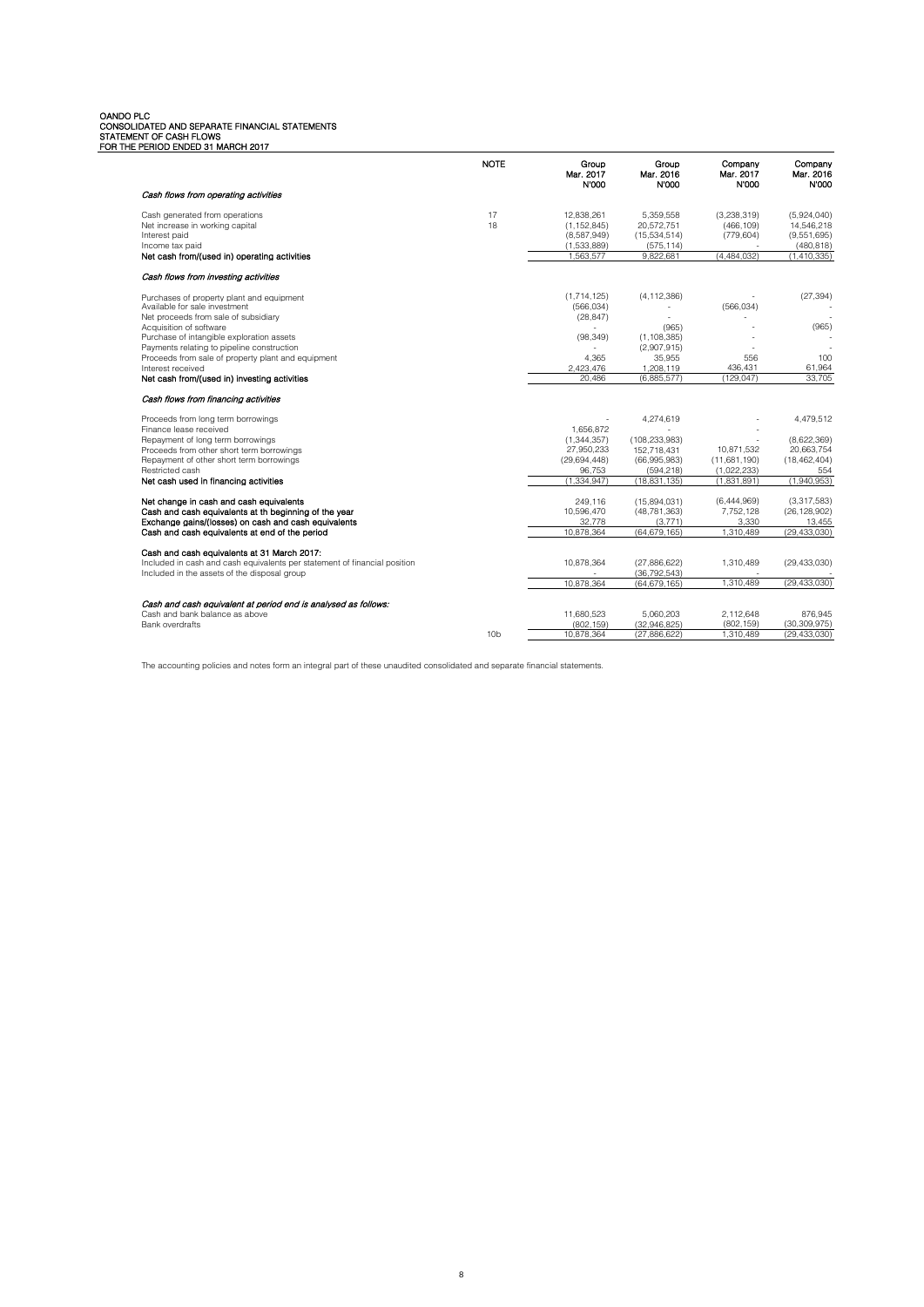#### 1. General information

Oando Plc. (the "Company") was registered by a special resolution as a result of the acquisition of the shareholding of Esso Africa Incorporated (principal shareholder of Esso Standard Nigeria Limited) by the Federal Government of Nigeria. It was partially privatised in and fully privatised in the year 2000 following the disposal of the 40% shareholding of Federa<br>Government of Nigeria to Ocean and Oil In Agip Petrol's stake in Agip Nigeria Plc. The Company formally changed its name from Unipetrol Nigeria Plc. to Oando Plc. in December 2003.

The Company is listed on the Nigerian Stock Exchange and the Johannesburg Stock Exchange.

On October 13, 2011, Exile Resources Inc. ('Exile') and the Upstream Exploration and Production Division ('OEPD') of Oando PLC ('Oando') announced that they had entered into a definitive master agreement dated September 27, 2011 providing for the previously announced proposed acquisition by Exile of certain shareholding interests in Oando subsidiaries via<br>a Reverse Take Over ("RTO") in respect o August 2, 2011. The Acquisition was completed on July 24, 2012 (Completion date"), giving birth to Oando Energy Resources Inc. ("OER"); a company which was listed on the Torontc<br>Stock Exchange between the Completion date a entered into a reorganization transaction (the 'Oando Reorganization') with the purpose of facilitating the transfer of the OEPD interests to OER (formerly Exile).

OER effectively became the Group's main vehicle for all oil exploration and production activities.

In 2016, OER previously quoted on Toronto Stock Exchange (TSX), notified the (TSX) of its intention to voluntarily delist from the TSX. The intention to delist from the TSX was approvec<br>at a Board meeting held on the 18th

To effect the delisting, a restructuring of the OER Group was done and a special purpose vehicle, Oando E&P Holdings Limited ('Oando E&P') was set up to acquire all of the issued and outstanding shares of OER. As a result of the restructuring, shares held by the previous owners of OER (Oando PLC (93.49%), the institutional investors in OER (5.08%) and certain<br>Key Management Personnel (1.43%) were r the close of business on Monday, May 16th 2016. Upon delisting, the requirement to file annual reports and quaterly reports to the Exchange is no longer be required.

During the period under review, the Company disposed its 100% interest in Alausa Power Limited (to Elektron Pertroleum Energy & Mining Nigeria Limited), Alausa Power Limited was<br>previously classified held for sale in 2016. (See note 3 for segment result).

#### 2. Summary of significant accounting policies

#### 2.1 Basis of preparation

riculational statements of Oando Plc. have been prepared in accordance with IAS 34 of the International Financial Reporting Standards (IFRS) issued by the International Accounting Standards Board (IASB) and IFRS Interpretations Committee (IFRS IC) interpretations applicable to companies reporting under IFRS. The interim consolidated financial statements are presented in Naira, rounded to the nearest thousand, and prepared under the historical cost convention, as modified by the revaluation of land and buildings, available-for-sale financial assets, and financial assets and financial liabilities (including derivative instruments) at fair value through profit or loss.

The preparation of financial statements in conformity with IFRS requires the use of estimates and assumptions that affect the reported amounts of assets and liabilities and disclosure of contingent assets and liabilities at the date of the financial statements and the reported amounts of revenues and expenses during the reporting period. Although these estimates are<br>based on the Directors' best knowledge o

The accounting policies adopted are consistent with those of the previous financial year & corresponding interim reporting period except for the estimation of income tax and adoption<br>of new and amended standards of new and amended standards

#### 2.2 Basis of Consolidation

#### (i) Subsidiaries

Subsidiaries are all entities (including structured entities) over which the Group has power or control. The Group controls an entity when the Group is exposed to, or has rights to, variable returns from its involvement with the entity and has the ability to use its power over the entity to affect the amount of the entity's return. Subsidiaries are fully consolidated from the date on which control is transferred to the Group. They are de-consolidated from the date that control ceases. In the separate financial statement, investment in subsidiaries is measured at cost less accumulated impairments. Investment in subsidiary is impaired when its recoverable amount is lower than its carrying value. The Group considers all facts and circumstances', including the size of the Group's voting rights relative to the size and dispersion of other vote holders in the determination of control.

If the business consideration is achieved in stages, the acquisition date carrying value of the acquirer's previously held equity interest in the acquiree is re-measured to fair value at the acquisition date; any gains or losses arising from such re-measurement are recognised in profit or loss.

The acquisition method of accounting is used to account for the acquisition of subsidiaries by the Group. The consideration transferred for the acquisition of a subsidiary is the fair value of the assets transferred, the liabilities incurred to the former owners of the acquiree and the equity interests issued by the Group. The consideration transferred includes the fair value of any asset or liability resulting from a contingent consideration arrangement.

Identifiable assets acquired and liabilities and contingent liabilities assumed in a business combination are measured initially at their fair values at the acquisition date. On an acquisition-by-acquisition basis, the Group recognises any non-controlling interest in the acquiree, either at fair value or at the non-controlling interest's proportionate share of the<br>recognised amounts of acquiree's ide changes to the fair value of the contingent consideration that is deemed to be an asset or liability is recognised in accordance with IAS 39 either in profit or loss or as a change to other<br>comprehensive income. Contingent

#### Acquisition-related costs are expensed as incurred.

The excess of the consideration transferred, the amount of any controlling interest in the acquiree, and the acquisition date fair value of any previous equity interest in the acquiree over the fair value of the identifiable net assets acquired is recorded as goodwill. If the total of consideration transferred non-controlling interest recognised and previously held interest is less than the fair value of the net assets of the subsidiary acquired in the case of a bargain purchase, the difference is recognised directly in the income statement.

Inter-company transactions, amounts, balances and income and expenses on transactions between Group companies are eliminated. Profits and losses resulting from transactions that are recognised in assets are also eliminated. Accounting policies and amounts of subsidiaries have been changed where necessary to ensure consistency with the policies adopted by the Group.

#### (ii) Changes in ownership interests in subsidiaries without change of control

The Group treats transactions with non-controlling interests that do not result in loss of control as equity transactions. For purchases from non-controlling interests, the difference between fair value of any consideration paid and the relevant share acquired of the carrying value of net assets of the subsidiary is recorded in equity. Gains or losses on disposals to non-controlling interests are also recorded in equity.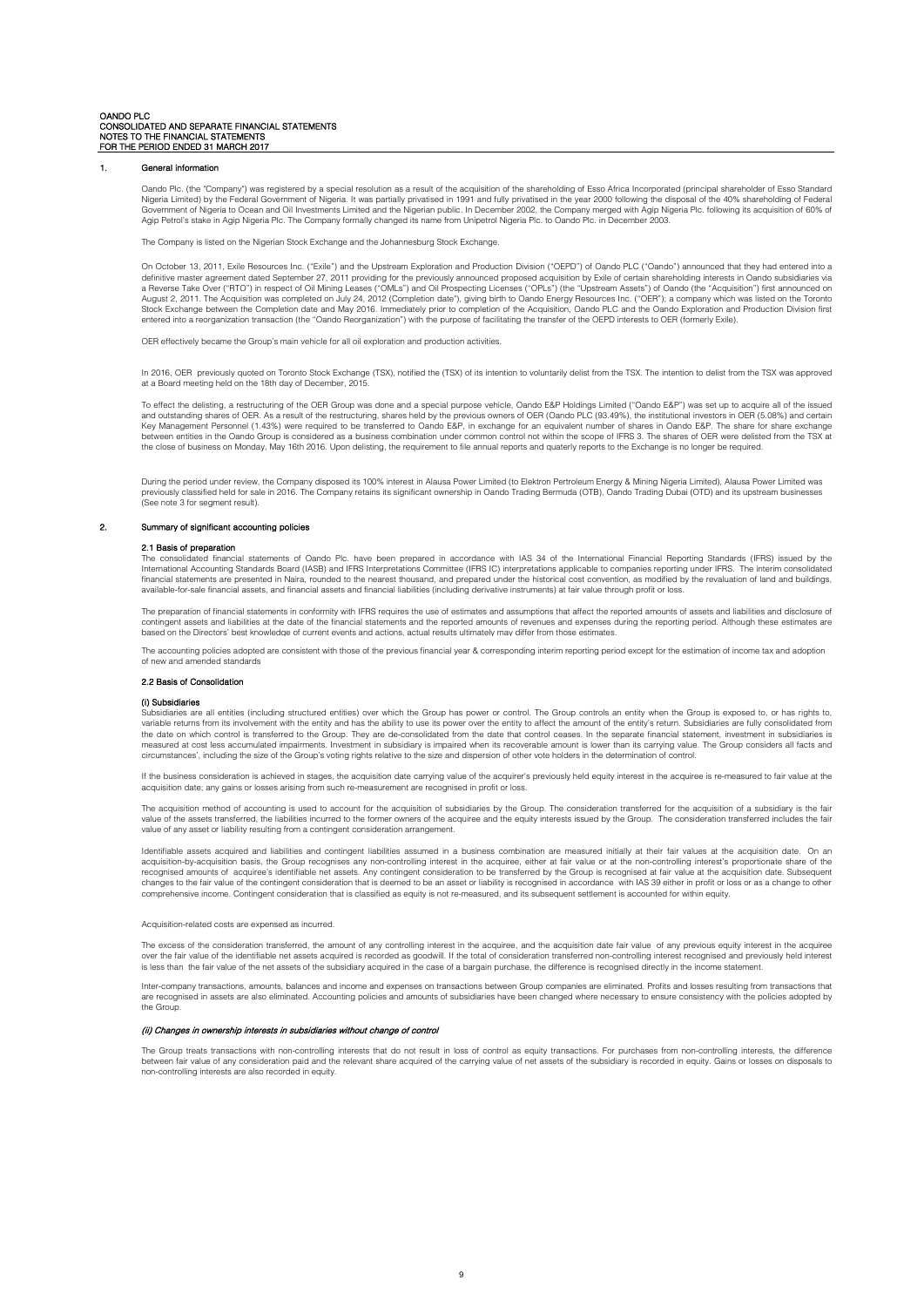#### (iii) Disposal of subsidiaries

When the Group ceases to have control, any retained interest in the entity is re-measured to its fair value at the date when control is lost, with the change in carrying amount recognised in profit or loss. The fair value is the initial carrying amount for the purposes of subsequently accounting for the retained interest as an associate, joint venture or financial asset. In<br>addition, any amounts previously liabilities. This may mean that amounts previously recognised in other comprehensive income are reclassified to profit or loss.

#### (iv) Investment in Associates

.<br>iates are all entities over which the Group has significant influence but not control, generally accompanying a shareholding of between 20% and 50% of the voting rights. Investments in associates are accounted for using the equity method of accounting. Under the equity method, the investment is initially recognised at cost, and the carrying amount is<br>increased or decreased to recognise the goodwill identified on acquisition.

If the ownership interest in an associate is reduced but significant influence is retained, only a proportionate share of the amounts previously recognised in other comprehensive income is reclassified to profit or loss where appropriate.

The Group's share of post-acquisition profit or loss is recognised in the income statement, and its share of post-acquisition movements in other comprehensive income is recognised ir<br>other comprehensive income with a corre in the associate, including any other unsecured receivables, the Group does not recognise further losses, unless it has incurred legal or constructive obligations or made payments on behalf of the associate.

The Group determines at each reporting date whether there is any objective evidence that the investment in the associate is impaired. If this is the case, the group calculates the<br>amount of impairment as the difference bet associates in the statement of profit or loss.

Profits and losses resulting from upstream and downstream transactions between the Group and its associate are recognised in the Group's financial statements only to the extent ol<br>unrelated investor's interests in the asso losses arising in investments in associates are recognised in the statement of profit or loss.

In the separate financial statements of the Company, Investment in associates are measured at cost less impairment. Investment in associate is impaired when its recoverable amount is lower than its carrying value.

#### (v) Joint arrangements

The group applies IFRS 11 to all joint arrangements as of 1 January 2012. Under IFRS 11 investments in joint arrangements are classified as either joint operations or joint ventures Figure 1, the contractual rights and obligations of each investor. Joint ventures are accounted for using the equity method.

Under the equity method of accounting, interests in joint ventures are initially recognised at cost and adjusted thereafter to recognise the Group's share of the post-acquisition profits or<br>Iosses and movements in other co term interests that, in substance, form part of the Group's net investment in the joint ventures), the Group does not recognise further losses, unless it has incurred obligations or made payments on behalf of the joint ventures

#### (vi) Foreign currency translation

The statements are presented in Naira, which is the Group's functional and presentation currency. Items included in the financial statements of each of the Group's entities are measured using the currency of the primary economic environment in which the entity operates ('the functional currency').

**(vii) Transactions and balances in Group entities**<br>Foreign currency transactions are translated into the functional currency of the respective entity using the exchange rates prevailing on the dates of the transactions or valuation where items are re-measured. Foreign exchange gains and losses resulting from the sattlement of such transactions and from the translation at year-end exchange rates ol<br>monetary assets and liabilities denominated cashflow hedges and qualifying net investment hedges. Foreign exchange gains and losses that relate to borrowings and cash and cash equivalents are presented in the income statement within 'finance income or costs'. All other foreign exchange gains and losses are presented in the income statement within 'other (losses)/gains – net'. Changes in the fair<br>value of monetary securities denominate of the security and other changes in the carrying amount of the security. Translation differences related to changes in amortised cost are recognised in profit or loss, and other changes in carrying amount are recognised in other comprehensive income. Translation differences on non-monetary financial assets and liabilities such as equities held at fair value through profit or loss are recognised in profit or loss as part of the fair value gain or loss. Translation differences on non-monetary financial assets, such as equities classified as available for sale, are included in other comprehensive income.

**(viii) Consolidation of Group entities**<br>The results and financial position of all the Group entities (none of which has the currency of a hyperinflationary economy) that have a functional currency different from the prese currency are translated into the presentation currency as follows:

assets and liabilities for each statement of financial position items presented, are translated at the closing rate at the reporting date;

- income and expenses for each income statement are translated at average exchange rates (unless this average is not a reasonable approximation of the cumulative effect of the rates prevailing on the transaction dates, in which case income and expenses are translated at a rate on the dates of the transactions) ; and<br>- all resulting exchange differences are recognised in other comprehensive incom

#### (ix) Common Control Business Combinations

Business combinations involving entities ultimately controlled by the Oando Group are accounted for using the pooling of interest method (also known as merger accounting).

A business combination is a 'common control combination' if:

i. The combining entities are ultimately controlled by the same party both before and after the combination and ii. Common control is not transitory.

- Under a pooling of interest- type method, the acquirer is expected to account for the combination as follows:
- 

i. The assets and the liabilities of the acquiree are recorded at book value and not at fair value<br>ii. Intangible assets and contingent liabilities are recognized only to the extent that they were recognized by the acquire Intangible Assets).

iii. No goodwill is recorded in the consolidated financial statement. The difference between the acquirer's cost of investment and the acquiree's equity is taken directly to equity.

- iv. Any non-controlling interest is measured as a proportionate share of the book values of the related assets and liabilities.
- v. Any expenses of the combination are written off immediately in the statement of comprehensive income.

vi. Comparative amounts are restated as if the combination had taken place at the beginning of the earliest comparative period presented; and

vii. Adjustments are made to achieve uniform accounting policies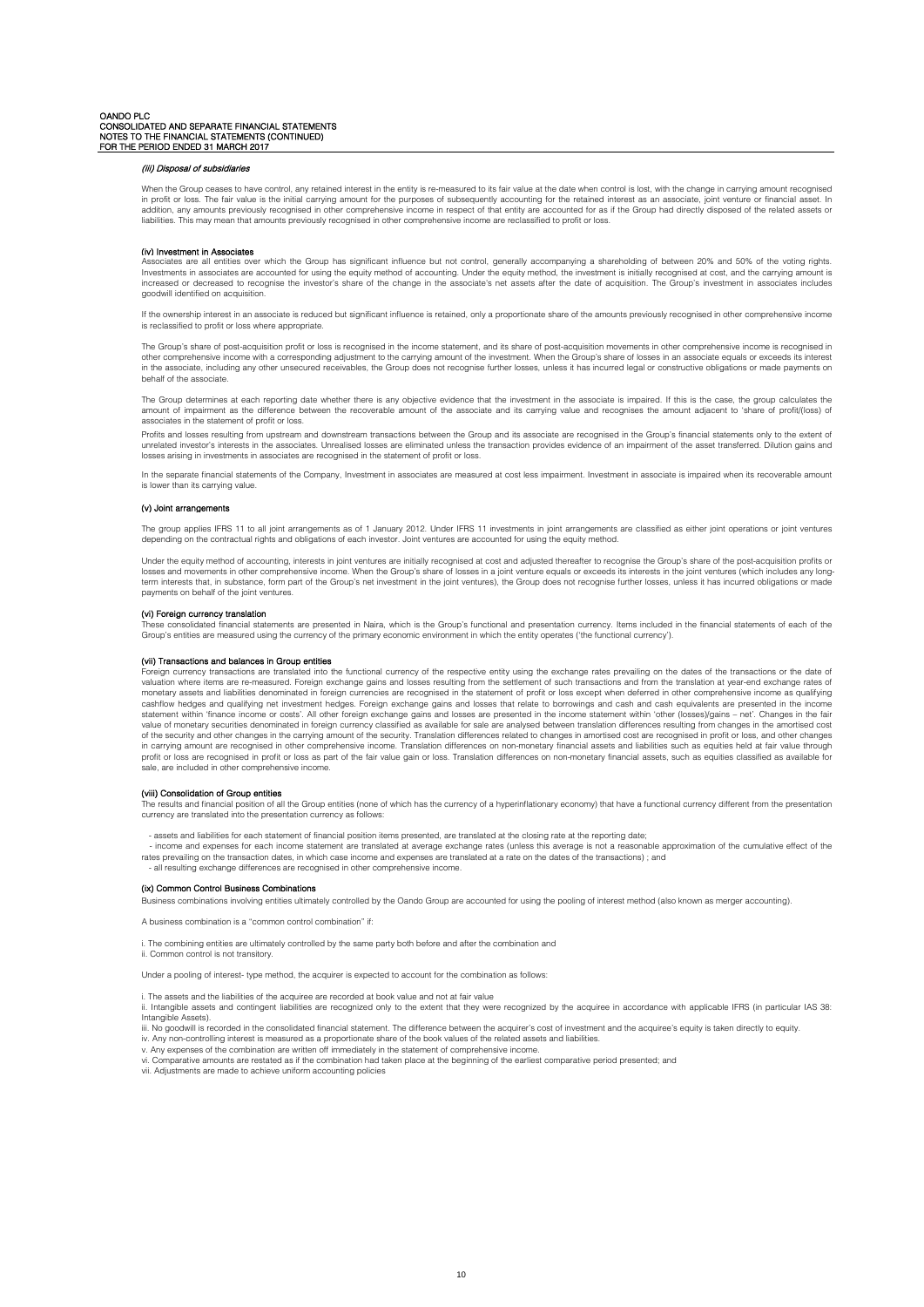#### (x) Business combinations and goodwill

Business combinations are accounted for using the acquisition method. The cost of an acquisition is measured as the aggregate of the consideration transferred, which is measured at -consistion date fair value, and the amount of any non-controlling interests in the acquiree. For each business combination, the Group elects whether to measure the non-controlling interests in the acquiree at fair value or at the proportionate share of the acquiree's identifiable net assets. Acquisition-related costs are expensed as incurred and included in administrative expenses.

When the Group acquires a business, it assesses the financial assets and liabilities assumed for appropriate classification and designation in accordance with the contractual terms, economic circumstances and pertinent conditions as at the acquisition date. This includes the separation of embedded derivatives in host contracts by the acquiree

Any contingent consideration to be transferred by the acquirer will be recognised at fair value at the acquisition date. Contingent consideration classified as an asset or liability that is a<br>financial instrument and withi

Goodwill is initially measured at cost (being the excess of the aggregate of the consideration transferred and the amount recognised for non-controlling interests and any previous interest held over the net identifiable assets acquired and liabilities assumed). If the fair value of the net assets acquired is in excess of the aggregate consideration transferred, the<br>Group re-assesses whether it has c recognised at the acquisition date. If the reassessment still results in an excess of the fair value of net assets acquired over the aggregate consideration transferred, then the gain is recognised in profit or loss.

After initial recognition, goodwill is measured at cost less any accumulated impairment toses. For the purpose of impairment testing, goodwill acquired in a business combination is,<br>from the acquisition date, allocated to the acquiree are assigned to those units.

Where goodwill has been allocated to a cash-generating unit (CGU) and part of the operation within that unit is disposed of, the goodwill associated with the disposed operation is<br>included in the carrying amount of the ope the disposed operation and the portion of the cash-generating unit retained.

#### 2.3 Other significant accounting polici

#### (a) Segment reporting

Operating segments are reported in a manner consistent with internal reporting provided to the chief operating decision-maker. The chief operating decision-maker, who is responsible for allocating resources and assessing performance of the operating segments, has been identified as the Group Leadership Council (GLC).

#### (b) Property, Plant and Equipment

All categories of property, plant and equipment are initially recorded at cost. Buildings and freehold land are subsequently shown at market value, based on triennial valuations by external independent valuers, less subsequent depreciation for buildings. All other property, plant and equipment are stated at historical cost less depreciation.

Subsequent costs are included in the asset's carrying amount or recognised as a separate asset, as appropriate, only when it is probable that future economic benefits associated with<br>the item will flow to the Group and the charged to the income statement during the financial period in which they are incurred.

Increases in the carrying amount arising on revaluation of land and buildings are credited to revaluation reserve in shareholders' equity. Decreases that offset previous increases of the<br>same asset are charged against fair to its recoverable amount if the it is greater than its estimated recoverable amount.

Freehold land is not depreciated. Depreciation on other assets is calculated using the straight line method to write down their cost or revalued amounts to their residual values over their estimated useful lives as follows:

#### Depreciation

-<br>Depreciation is calculated using the straight-line method to allocate their cost or revalued amounts to their residual values over their estimated useful lives, as follows:

| <b>Buildings</b>             | $20 - 50$ years          | $(2 - 5\%)$          |
|------------------------------|--------------------------|----------------------|
| Plant and machinery          | $8 - 20$ years           | $(5 - 12^{1}/2%)$    |
| Equipment and motor vehicles | $3 - 5$ vears            | $(20 - 33^{1}/3 \%)$ |
| Production wells             | Unit-of-production (UOP) |                      |

#### (c) Intangible assets

#### (i) Goodwill

Goodwill arises from the acquisition of subsidiaries and is initially measured at cost, being the excess of the aggregate of the consideration transferred and the amount recognized for non-controlling interest and any interest previously held over the net identifiable assets acquired, liabilities assumed. Goodwill on acquisitions of subsidiaries is included in intangible assets.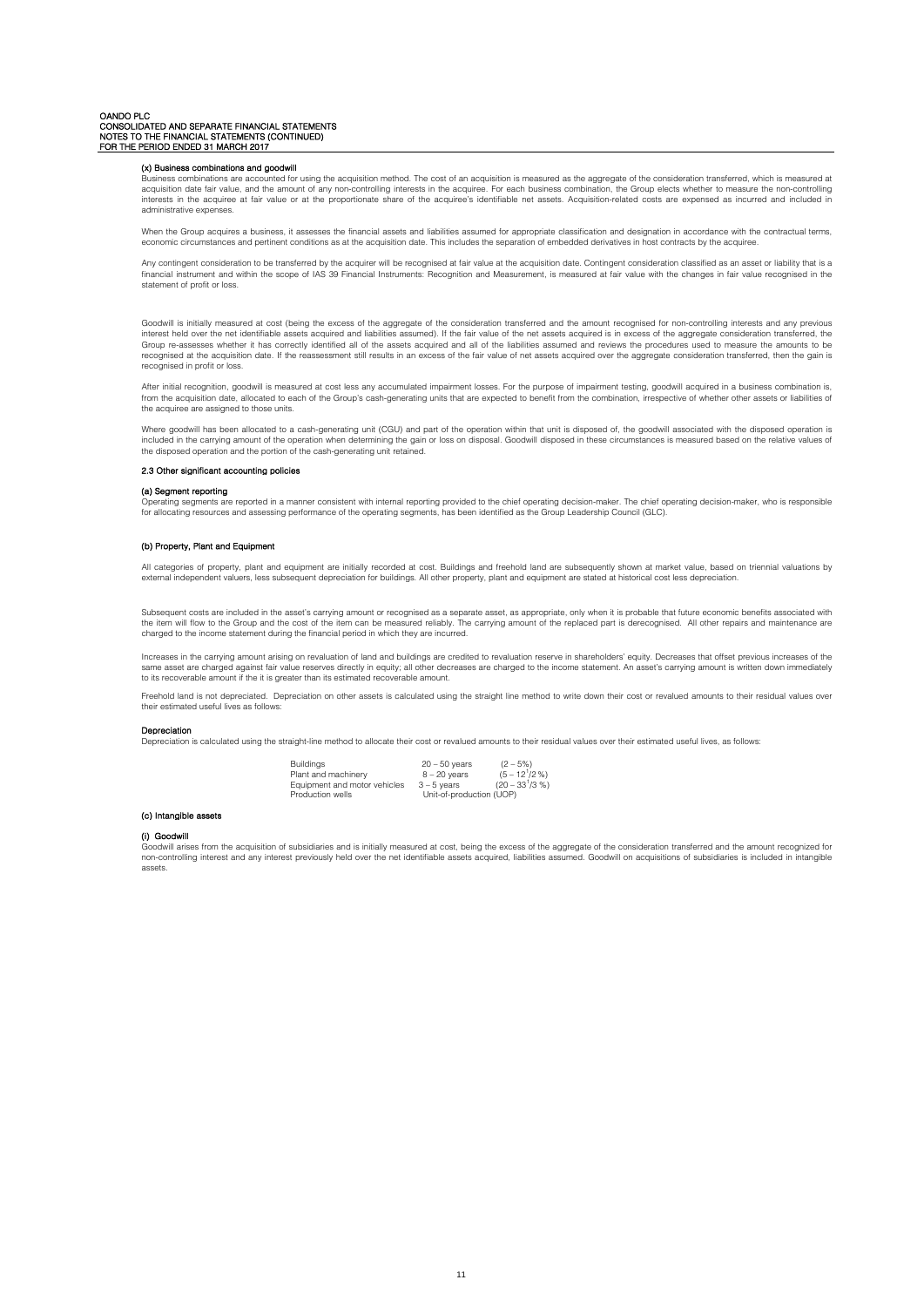Goodwill is allocated to cash-generating units (CGU's) for the purpose of impairment testing. The allocation is made to those CGU's expected to benefit from the business combinatior<br>in which the goodwill arose, identified goodwill is monitored for internal management purposes.

Goodwill is tested annually for impairment or more frequently if events or changes in circumstances indicate a potential impairment. The carrying value of goodwill is compared to the<br>recoverable amount, which is the higher Gains and losses on disposal of an entity include the carrying amount of goodwill relating to the entity sold.

#### (ii) Computer software

Acquired computer software licences are capitalised on the basis of the costs incurred to acquire and bring to use the specific software. Software licenses have a finite useful life anc<br>are carried at cost less accumulated amortisation period is reviewed at each balance sheet date. Costs associated with maintaining computer software programmes are recognised as an expense when incurred.

#### (iii) Concession contracts

The Group, through its subsidiaries have concession arrangements to fund, design and construct gas pipelines on behalf of the Nigerian Gas Company (NGC). The arrangement requires the Group as the operator to construct gas pipelines on behalf of NGC (the grantor) and recover the cost incurred from a proportion of the sale of gas to customers. The arrangement is within the scope of IFRIC 12.

#### (d) Upstream activities

#### Exploration and evaluation assets

Exploration and evaluation ('E&E') assets represent expenditures incurred on exploration properties for which technical feasibility and commercial viability have not been determined. E&E costs are initially capitalized as either tangible or intangible exploration and evaluation assets according to the nature of the assets acquired, these costs include acquisition of rights to explore, exploration drilling, carrying costs of unproved properties, and any other activities relating to evaluation of technical feasibility and commercial viability of extracting oi<br>and gas resources. The Corp right to explore, develop or extract resources are expensed in the statement of income (loss) as incurred. Costs that are capitalized are recorded using the cost model with which they<br>will be carried at cost less accumulat feasibility and commercial viability.

Once technical feasibility and commercial viability of extracting the oil or gas is demonstrable, intangible exploration and evaluation assets attributable to those reserves are first tested for impairment and then reclassified from exploration and evaluation assets to a separate category within Property Plant and Equipment ("PP&E") referred to as oil and gas development<br>assets and oil and gas assets. If it is loss in the period in which they occur

#### Oil and gas assets

When technical feasibility and commercial viability is determinable, costs attributable to those reserves are reclassified from E&E assets to a separate category within Property Plant and Equipment ("PP&E") referred to as oil and gas properties under development or oil and gas producing assets. Costs incurred subsequent to the determination of technica<br>feasibility and commercial viability and the costs generally represent costs incurred in developing proved and/or probable reserves and bringing in or enhancing production from such reserves, and are accumulated on a field or<br>geotechnical area basis. The carrying amount of the statement of comprehensive loss as incurred.

Oil and gas assets are measured at cost less accumulated depletion and depreciation and accumulated impairment losses. Oil and gas assets are incorporated into Cash Generating Units "CGU's" for impairment testing.

#### (e) Impairment of non financial assets

The Group assesses, at each reporting date, whether there is an indication that an asset may be impaired. If any indication exists, or when annual impairment testing for an asset is required, the Group estimates the asset's recoverable amount. An asset's recoverable amount is the higher of an asset's or CGU's fair value less costs of disposal and its value in use. The recoverable amount is determined for an individual asset, unless the asset does not generate cash inflows that are largely independent of those from other assets or groups of assets. When the carrying amount of an asset or CGU exceeds its recoverable amount, the asset is considered impaired and is written down to its recoverable amount.

In assessing value in use, the estimated future cash flows are discounted to their present value using a pre-tax discount rate that reflects current market assessments of the time value of money and the risks specific to the asset. In determining fair value less costs of disposal, recent market transactions are taken into account. If no such transactions can be identified, an appropriate valuation model is used. These calculations are corroborated by valuation multiples, quoted share prices for publicly traded companies or other available fair value indicators.

Intangible assets that have an indefinite useful life or intangible assets not ready to use are not subject to amortisation and are tested annually for impairment. Assets that are subject to amortisation are reviewed for impairment whenever events or changes in circumstances indicate that the carrying amount may not be recoverable.

#### (f) Non current receivable - pipeline cost recovery

Non-current assets are classified as assets held for sale when their carrying amount is to be recovered principally through a sale transaction and a sale is considered highly probable.<br>They are stated at lower of carrying

#### (g) Production underlift and overlift

The Group receives lifting schedules for oil production generated by the Group's working interest in certain oil and gas properties. These lifting schedules identify the order anc<br>frequency with which each partner can lift have taken more than their share (overlifted) and others will have taken less than their share (underlifted). The initial measurement of the overlift liability and underlift asset is at the<br>market price of oil at the date are carried at lower of carrying amount and current fair value.

#### (h) Inventories

Inventories are stated at the lower of cost and net realisable value. Cost is determined using the weighted average method. The cost of finished goods and work in progress comprises<br>raw materials, direct labour, other dire estimated selling price in the ordinary course of business, less applicable costs of completion and selling expenses.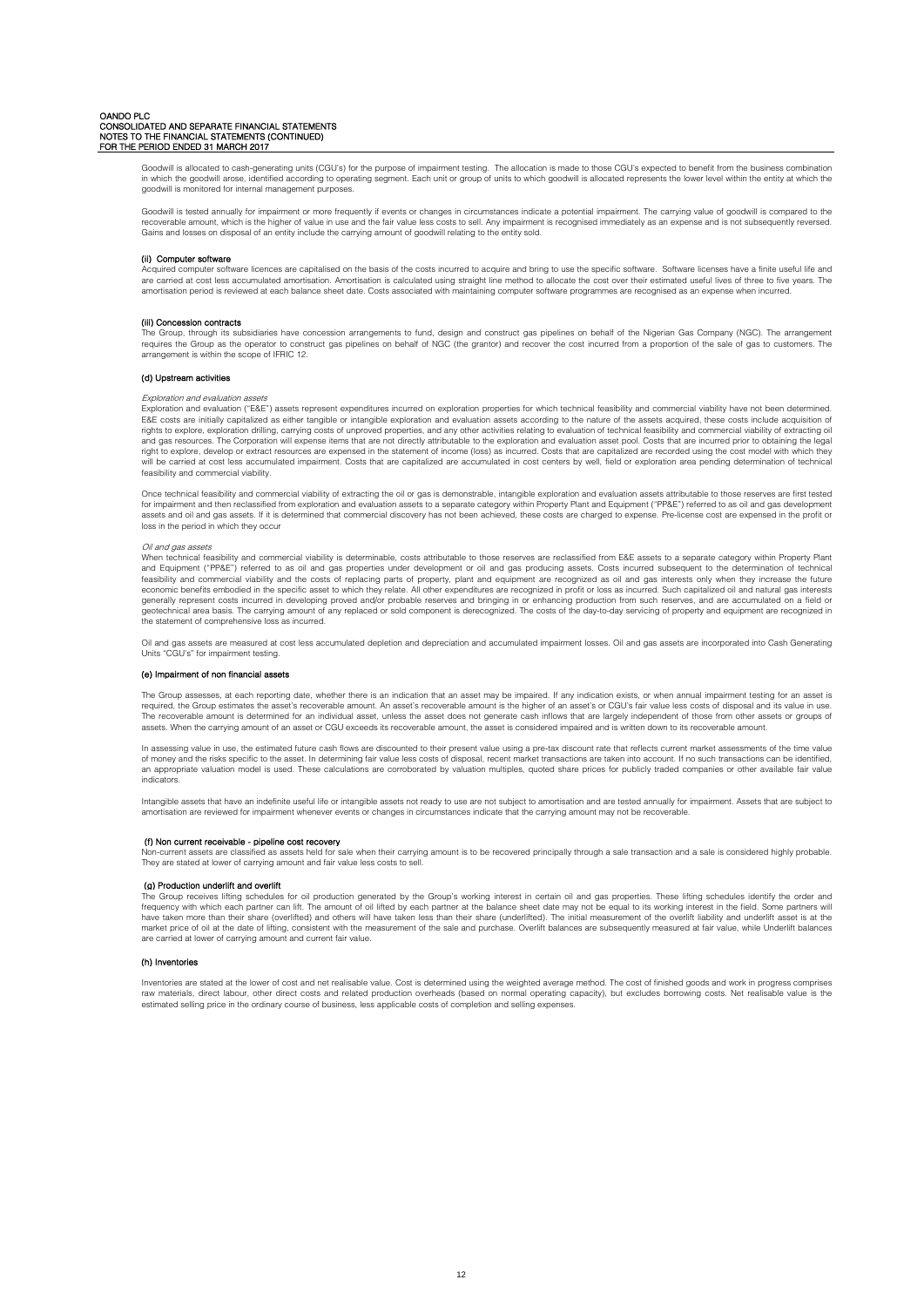#### (i) Receivables

Receivables are recognised initially at fair value and subsequently measured at amortised cost using the effective interest method less provision for impairment. A provision for impairment of receivables is established when there is objective evidence that the Group will not be able to collect all the amounts due according to the original terms of receivables.<br>Significant financial difficulties of trade receivable is impaired. The carrying amount of the asset is reduced through the use of an allowance account and the amount of the loss is recognised in the profit or loss withir<br>administrative costs. When a trade rec off are credited against administrative costs in the profit or loss.

The amount of the provision is the difference between the carrying amount and the present value of estimated future cash flows, discounted at the original effective interest rate. It<br>collection is expected within the norma

#### (j) Cash and cash equivalents

Cash and cash equivalents include cash in hand, deposits held at call with banks, other short term highly liquid investments with original maturities of three months or less, restricted cash and bank overdrafts. Bank overdrafts are shown within borrowings in current liabilities in the consolidated statement of financial position.

#### (k) Borrowings

Borrowings are recognised initially at fair value, net of transaction costs incurred. Borrowings are subsequently carried at amortised cost using the effective interest method; any differences between proceeds (net of transaction costs) and the redemption value is recognised in the income statement over the period of the borrowings, using the effective interest<br>method. Borrowings are classified as cu The Group has designated certain borrowings at fair value with changes in fair value recognised through P&L.

#### Borrowing costs

Borrowing costs are recognised as an expense in the period in which they are incurred, except when they are directly attributable to the acquisition, construction or production of a qualifying asset, which are assets that necessarily take a substantial period of time to get ready for their intended use or sale. These are added to the cost of the assets, until such a qualitying asset, which are assets that hecessarily take a substantial p<br>time as the assets are substantially ready for their intended use or sale.

#### Convertible debts

On issue, the debt and equity components of convertible bonds are separated and recorded at fair value net of issue costs. The fair value of the debt component is estimated using the prevailing market interest rate for similar non-convertible debt. This amount is classified as a liability and measured on an amortised cost basis until extinguished on conversion or .<br>maturity of the bonds. The remainder of the proceeds is allocated to the conversion option and is recognised in equity, net of income tax effects. The carrying amount of the equity component is not re-measured in subsequent years.

#### (l) Current and deferred income tax

Income tax expense is the aggregate of the charge to profit or loss in respect of current and deferred income tax.

Current income tax is the amount of income tax payable on the taxable profit for the year determined in accordance with the relevant tax legislation. Education tax is provided at 2% of assessable profits of companies operating within Nigeria. Tax is recognised in the income statement except to the extent that it relates to items recognised in OCI or equity respectively In this case, tax is also recognised in other comprehensive income or directly in equity, respectively.

Deferred tax is provided in full, using the liability method, on all temporary differences arising between the tax bases of assets and liabilities and their carrying amount in the<br>consolidated financial statements. However of the transaction affects neither accounting nor taxable profit or loss, it is not accounted for. Current income deferred tax is determined using tax rates and laws enacted or<br>substantively enacted at the reporting date a

Deferred tax assets are recognised only to the extent that it is probable that future taxable profits will be available against which the temporary differences can be utilised. Deferred tax is provided on temporary differences arising on investments in subsidiaries and associates, except where the timing of the reversal of the temporary difference is controlled by the Group and it is probable that the temporary difference will not reverse in the foreseeable future.

Deferred tax assets and liabilities are offset when there is a legally enforceable right to offset current tax assets against current tax liabilities and when the deferred taxes assets and liabilities relate to income taxes levied by the same taxation authority on either the same taxable entity or different taxable entities where there is an intention to settle the balances on a net basi

#### (m) Employee benefits

#### (i) Retirement benefit obligations

#### Defined contribution scheme

The Group operates a defined contribution retirement benefit schemes for its employees. A defined contribution plan is a pension plan under which the Group pays fixed contributions<br>into a separate entity. The Group has no to employee service in the current and prior periods. The Group's contributions to the defined contribution plan are charged to the profit or loss in the year to which they relate. The assets of the scheme are funded by contributions from both the Group and employees and are managed by pension fund custodians.

#### Defined benefit scheme

The Group operates a defined benefit gratuity scheme in Nigeria, where members of staff who have spent 3 years or more in employment are entitled to benefit payments upor<br>retirement. The benefit payments are based on final defined benefit plans define an amount of gratuity benefit that an employee will receive on retirement, usually dependent on one or more factors such as age, years of service and compensation.

The liability recognised in respect of defined benefit gratuity plans is the present value of the defined benefit obligation at the end of the reporting period less the fair value of plan assets. The defined benefit obligation is calculated annually by an independent actuary using the projected unit credit method. The present value of the defined benefit obligation is determined by discounting the estimated future cash outflows using the market rates on government bonds that have terms to maturity approximating to the terms of the related pension obligation.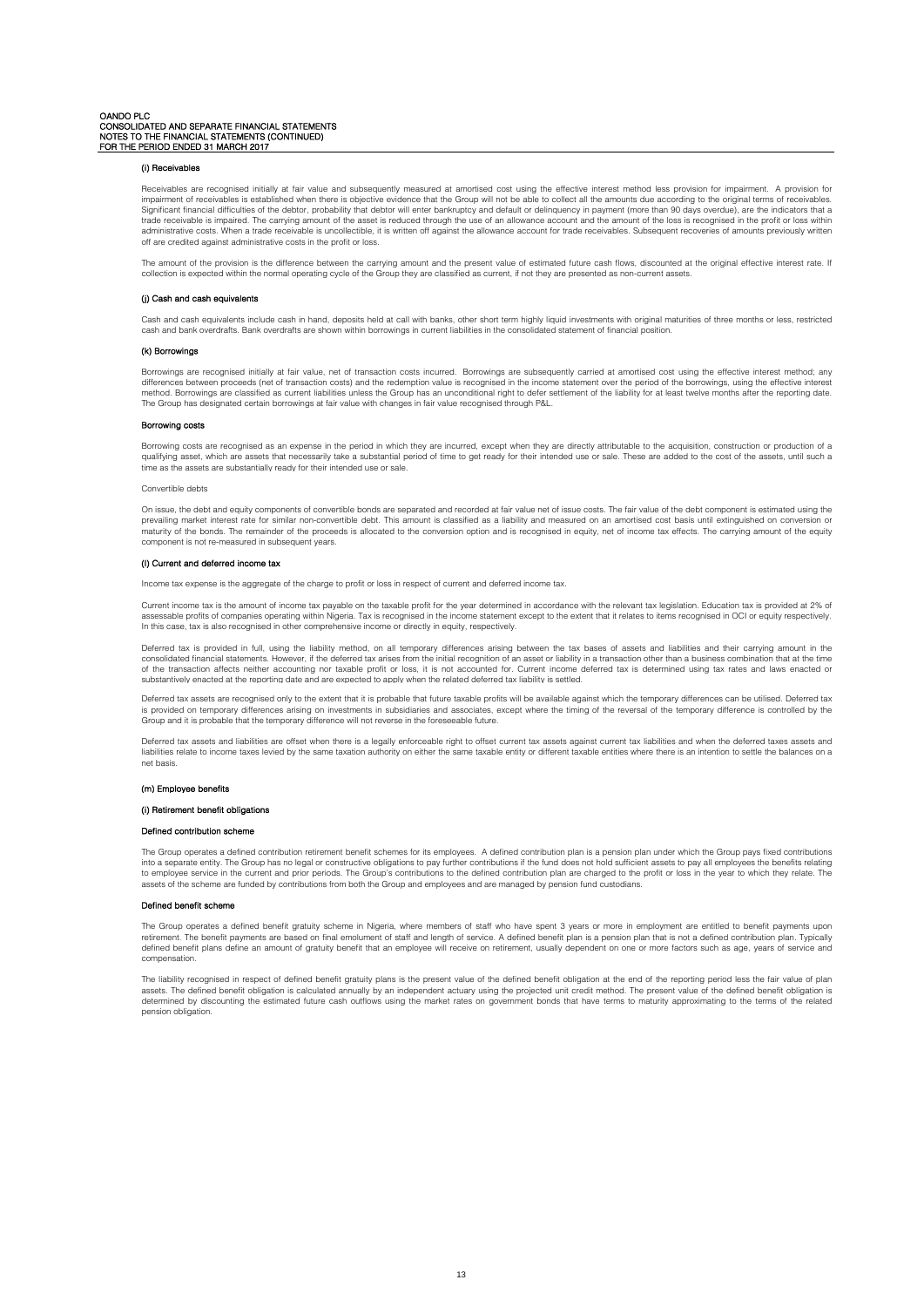#### (ii) Employee share-based compensation

The Group operates a number of equity-settled, share-based compensation plans, under which the entity receives services from employees as consideration for equity instruments (options/ awards) of the Group. The fair value of the employee services received in exchange for the grant of the option/awards is recognised as an expense. The total amount to be expensed is determined by reference to the fair value of the options granted, including any market performance conditions(for example, an entity's share prices); excluding the impact of any service and non-market performance vesting conditions (for example, profitability, sales growth targets and remaining an employee of the entity over a specified time period); and including impact of any non-vesting conditions (for example, the requirement for employees to save).

Non-market vesting conditions are included in assumptions about the number of options that are expected to vest. The total amount expensed is recognised over the vesting period, which is the period over which all of the specified vesting conditions are to be satisfied. At each reporting date, the entity revises its estimates of the number of options that are<br>expected to vest based on the non-marke adjustment to share-based payment reserve in equity.When the options are exercised, the Group issues new shares. The proceeds received net of any directly attributable transaction costs are credited to share capital (nominal value) and share premium.

Share-based compensation are settled in Oando Plc's shares, in the separate or individual financial statements of the subsidiary receiving the employee services, the share basec<br>payments are treated as capital contribution equity-settled share-based payment transaction only for changes in non-market vesting conditions.

In the separate financial statements of Oando Plc., the transaction is recognised as an equity-settled share-based payment transaction and additional investments in the subsidiary.

#### (n) Provisions

Provisions are recognised when the Group has a present obligation (legal or constructive) as a result of a past event, it is probable that an outflow of resources embodying economic benefits will be required to settle the obligation and a reliable estimate can be made of the amount of the obligation. When the Group expects some or all of a provision to be reimbursed, for example, under an insurance contract, the reimbursement is recognised as a separate asset, but only when the reimbursement is virtually certain. The expense relating to a provision is presented in the statement of profit or loss.

Provisions for environmental restoration and legal claims are recognised when: the Group has a present legal or constructive obligation as a result of past events; it is more likely than not that an outflow of resources will be required to settle the obligation; and the amount has been reliably estimated.

Where there are a number of similar obligations, the likelihood that an outflow will be required in settlement is determined by considering the class of obligations as a whole. A provision is recognised even if the likelihood of an outflow with respect to any one item included in the same class of obligations may be small.

Provisions are measured at the present value of management's best estimate of the expenditure required to settle the present obligation at the reporting date. The discount rate used to<br>determine the present value is a prepassage of time is recognised as interest expense.

#### Decommissioning liabilities

A provision is recognised for the decommissioning liabilities for underground tanks described in Note 6. Based on management estimation of the future cash flows required for the decommissioning of those assets, a provision is recognised and the corresponding amount added to the cost of the asset under property, plant and equipment for assets measurec<br>using the cost model. For assets measured using credit balances existing in the revaluation surplus reserve in respect of that asset. The present values are determined using a pre-tax rate which reflects current market assessments ol<br>the time value of money and the risk and the accretion of discount (i.e. the increase during the period in the discounted amount of provision arising from the passage of time) included in finance costs.

Estimated site restoration and abandonment costs are based on current requirements, technology and price levels and are stated at fair value, and the associated asset retirement costs are capitalized as part of the carrying amount of the related tangible fixed assets. The obligation is reflected under provisions in the statement of financial position.

#### (o) Share capital

Ordinary shares are classified as equity. Share issue costs net of tax are charged to the share premium account.

### (p) Revenue recognition

Revenue is measured at the fair value of the consideration received or receivable for sales of goods and services, in the ordinary course of the Group's activities and is stated net of value-added tax (VAT), rebates and discounts and after eliminating sales within the Group. The Group recognises revenue when the amount of revenue can be reliably measured, it is probable that future economic benefits will flow to the entity and when specific criteria have been met for each of the Group's activities as described below:

Revenue is recognised as follows:

#### (i) Sale of goods

Revenue from sale of oil, natural gas, chemicals and all other products is recognized at the fair value of consideration received or receivable, after deducting sales taxes, excise duties<br>and similar levies, when the signi

'In Exploration & Production and Gas & Power, transfer of risks and rewards generally occurs when the product is physically transferred into a vessel, pipe or other delivery mechanism. For sales to refining companies, it is either when the product is placed on-board a vessel or delivered to the counterparty, depending on the contractually agreed terms. For wholesale<br>sales of oil products and chemicals it

'Revenue resulting from the production of oil and natural gas properties in which Oando has an interest with other producers is recognised on the basis of Oando's working interest (entitlement method).

'Sales between subsidiaries, as disclosed in the segment information.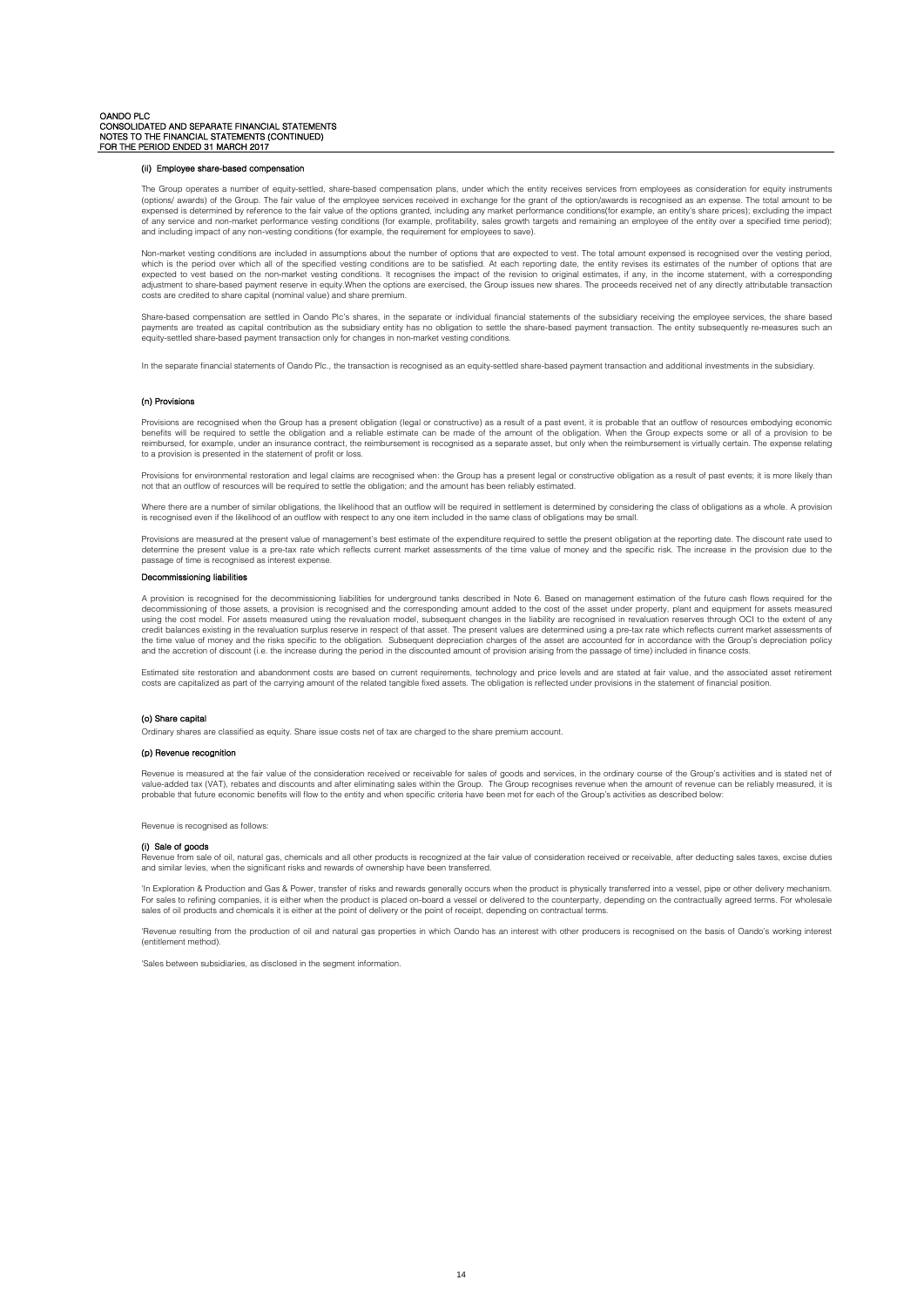#### (ii) Sale of services

Sales of services are recognised in the period in which the services are rendered, by reference to the stage of completion of the specific transaction assessed on the basis of the actual service provided as a proportion of the total services to be provided. The outcome of a transaction can be estimated reliably when all the following conditions are satisfied

(a) the amount of revenue can be measured reliably;

 $\overrightarrow{b}$ ) it is probable that the economic benefits associated with the transaction will flow to the entity;

(c) the stage of completion of the transaction at the reporting date can be measured reliably; and (d) the costs incurred for the transaction and the costs to complete the transaction can be measured reliably.

In the Energy Services segment, revenue on rig and drilling services rendered to customers is recognised in the accounting period in which the services are rendered based on the<br>number of hours worked at agreed contractual the period.

When the outcome of the transaction involving the rendering of services cannot be estimated reliably, revenue is recognised only to the extent of the expenses recognised that are recoverable.

#### (iii) Dividend

,<br>vidend income is recognised when the right to receive payment is established.

#### (iv) Interest income

Interest income is recognized using the effective interest method. When a loan or receivable is impaired, the Group reduces the carrying amount to its recoverable amount, being the estimated future cash flows discounted at the original effective interest rate of the instrument, and continues unwinding the discount as interest income. Interest income on impaired loans and receivables are recognised using the original effective interest rate.

#### (v) Construction contracts

In Gas & Power, revenue from construction projects is recognized in accordance with IAS 11 Construction Contracts with the use of the percentage-of-completion method provided that the conditions for application are fulfilled. The percentage of completion is mainly calculated on the basis of the ratio on the balance sheet date of the output volume already deliverec<br>to the total output volume to be de total costs (cost-to-cost method). If the results of construction contracts cannot be reliably estimated, revenue is calculated using the zero profit method in the amount of the costs incurred and probably recoverable.

Revenue from the provision of services is recognized in accordance with the percentage of completion method - provided that the conditions for application are fulfilled. In the area of services, percentage of completion is mainly calculated using the cost-to-cost method.

#### (vi) Take or pay contracts

The Group has entered into gas sale contracts with customers, which contain take-or-pay clauses. Under these contracts, the Company makes a long term supply commitment in return for a commitment from the buyer to pay for minimum quantities, whether or not it takes delivery. These commitments contain protective (force majeure) and adjustment provisions. If a<br>buyer has a right to get a 'make up' del take-or-pay penalty is triggered.

#### (vii) Service concession arrangements

In the context of concession projects, construction services provided are recognized as revenue in accordance with the percentage of completion method. In the operating phase of concession projects, the recognition of revenue from operator services depends upon whether a financial or an intangible asset is to be received as consideration for the construction services provided. If a financial asset is to be received, i.e. the operator receives a fixed payment from the client irrespective of the extent of use, revenue from the provision of operator services is recognized according to the percentage of completion method.

If an intangible asset is to be received, i.e. the operator receives payments from the users or from the client depending on use, the payments for use are recognized as revenue according to IAS 18 generally in line with the extent of use of the infrastructure by the users.

If the operator receives both use-dependent and use-independent payments, revenue recognition is split in accordance with the ratio of the two types of payment.

#### (q) Leases

Leases

The determination of whether an arrangement is, or contains, a lease is based on the substance of the arrangement at the inception of the lease. The arrangement is, or contains, a lease if fulfilment is dependent on the use of a specific asset or assets and the arrangement conveys a right to use the asset (or assets), even if that right is not explicitly specified in ar<br>arrangement. Leases in which

#### Group as a lessee

Finance leases, which transfer substantially all of the risks and benefits incidental to ownership of the leased item to the Group, are capitalised at the commencement of the lease at the r manos catoo, when substantially an or the minimum lease payments. Lease payments are apportioned between finance charges and reduction of the lease and reduction of the lease in a conservative of the lease payments are a liability to achieve a constant rate of interest on the remaining balance of the liability. Finance charges are recognised in finance costs in the statement of profit or loss and other comprehensive income.

A leased asset is depreciated over the useful life of the asset. However, if there is no reasonable certainty that the Group will obtain ownership by the end of the lease term, the asset is<br>depreciated over the shorter of

Operating lease payments are recognised as an operating expense in the statement of profit or loss and other comprehensive income on a straight line basis over the lease term.

#### Embedded leases

All take-or-pay contracts and concession contracts are reviewed at inception to determine whether they contain any embedded leases. If there are any embedded leases, they are assessed as either finance or operating leases and accounted for accordingly.

#### Group as a lesso

Leases where the Group does not transfer substantially all of the risks and benefits of ownership of the asset are classified as operating leases. Initial direct costs incurred ir<br>negotiating an operating lease are added t recognised as revenue in the period in which they are earned.

Under a finance lease substantially all the risks and rewards incindental to legal ownership are transferred to the lessee, and a lease receivable is recognized which is equal to the net investmen in the lease. The recognition of finance income shall be based on a pattern reflecting a constant periodic rate of return on the lessor's net investment in the finance lease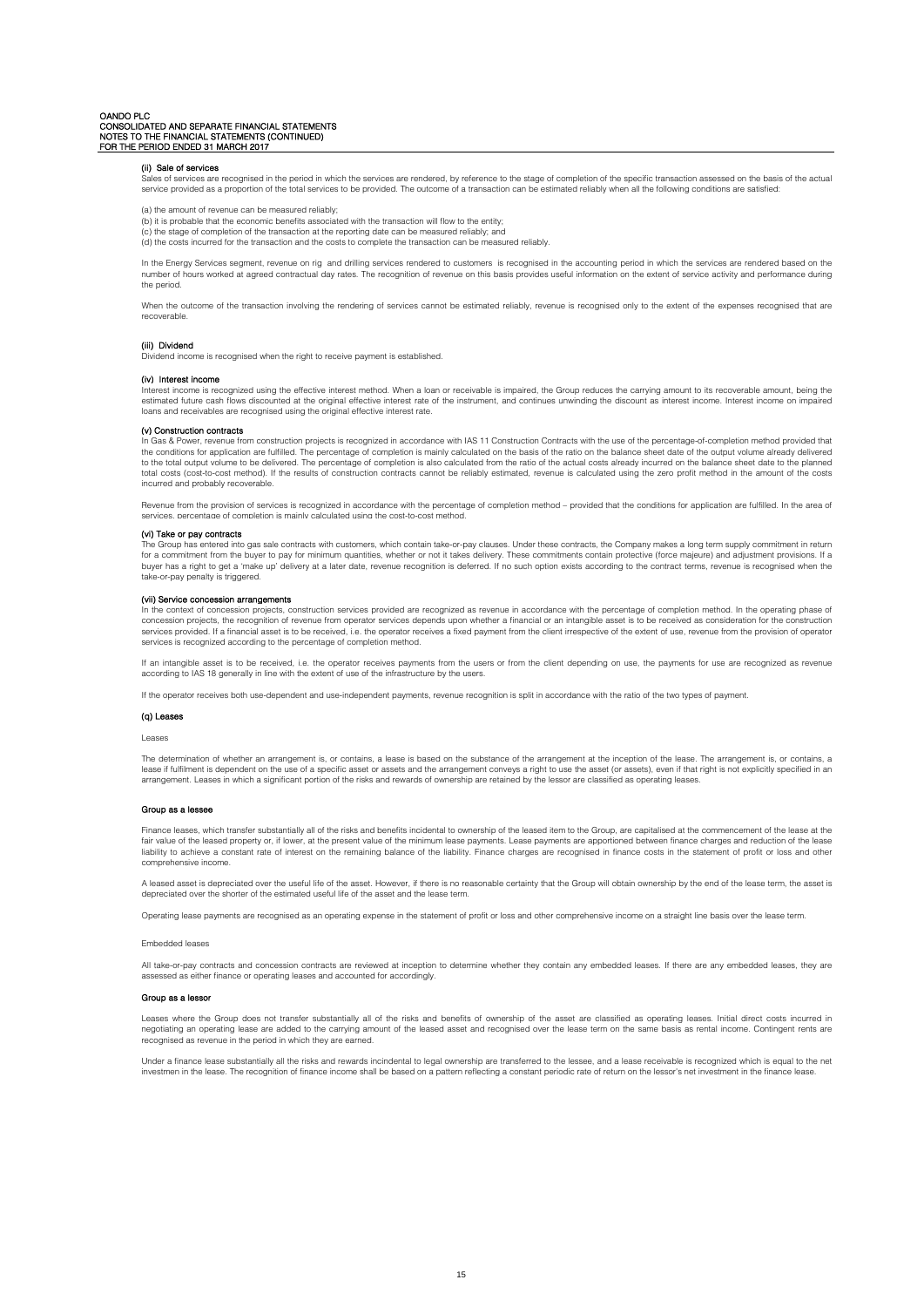#### (r) Dividend

Dividend payable to the Company's shareholders is recognised as a liability in the consolidated financial statements period in which they are declared (i.e. approved by the shareholders).

#### (s) Exceptional items

Exceptional items are disclosed separately in the financial statements where it is necessary to do so to provide further understanding of the financial performance of the Group. They<br>are material items of income or expense

#### (t) Government grant

The Group, through its subsidiaries, benefits from the Bank of Industry (BOI) Scheme where the government through the BOI provide finance to companies in certain industries at subsidised interest rates. Grants from the government are recognised at their fair value where there is a reasonable assurance that the grant will be received and the Group will comply<br>with all attached conditions. Governm are intended to compensate.

#### (u) Offshore processing arrangements

An offshore processing arrangement involves the lifting of crude oil from an owner (usually government/third party) in agreed specifications and quantities for a swap for agreed yields and specifications of refined petroleum products. Under such arrangements, the owner of the crude oil may not attach monetary value to the crude oil delivered to the Group or the<br>refined products received from the Group. R required ("retained products"). It is also possible that the owner may request the Group to pre-deliver refined products against future lifting of crude oil. Parties to offshore processing<br>arrangements are often guided by cost, insurance and freight deliveries by counterparties, obligations of counterparties, costs and basis of reimbursements, etc. Depending on the terms of an offshore processing arrangement, the Group may act as a principal or an agent.

#### The Group acting in the capacity of a principal

The Group acts as a principal in an offshore processing arrangement and has significant risks and rewards associated with the sale of products or rendering of services when the following conditions are met:

• it has the primary responsibility for providing the products or services to the customer or for fulfilling the order, for example by being responsible for the acceptability of the products<br>or services ordered or purchase

 $\bullet$  it has inventory risk before or after the customer order, during shipping or on return;

" it has latitude in establishing prices, either directly or indirectly, for example by providing additional products or services; and • it bears the customer's credit risk on the receivable due from the customer.

The Group shall recognise revenue from the sale of products when all the following conditions have been satisfied:

" it has transferred to the counterparty the significant risks and rewards of ownership of the products;

" it retains neither continuing managerial involvement to the degree usually associated with ownership nor effective control over the products sold;

. the amount of revenue can be measured reliably:

" it is probable that the economic benefits associated with the transaction will flow to the Group; and

. the costs incurred or to be incurred in respect of the transaction can be measured reliably

The gross amount of the crude oil received by the Group under an offshore processing arrangement represents consideration for the obligation to the counterparty. Risk and rewards<br>transfer to the counter party upon delivery records the value as revenue. In addition, the Group records processing fees received/receivable from the counterparty as part of revenue. The Group determines the value of refinec<br>products at cost and includes the value i included in cost of sales, where applicable, in the Statement of profit or loss. Such costs may include processing, freight, demurrage, insurance, directly attributable fees and charges, etc. All expenses, which are not directly related to an offshore processing arrangement is included as part of administrative expenses.

Where the Group lifted crude oil but delivered petroleum products subsequent to the accounting period, it does not record the value of the crude oil received as part of revenue.<br>Rather, the Group records the value of crude

Where the Group pre-delivered products in expectation of lifting of crude oil in future, it does not record the value in the Statement of profit or loss in order to comply with the matching concept. Rather, it will deplete cash (where actual payment was done) or increase trade payables and receivables. The Group transfers the amount recognised from trade receivables<br>to cost of sales and recognise the value of outstanding at the reporting date under contingent liabilities in the notes to the financial statements.

#### The Group acting in the capacity of an agent

The Group acts as an agent in an offshore processing arrangement where the gross inflows of economic benefits include amounts collected on behalf of a third party. Such amounts do not result in increases in equity for the Group. Thus, the amounts collected on behalf of the counterparty are not revenue. Instead, revenue is the amount of commission earned for acting as an agent. Costs incurred by the Group are done on behalf of the counterparty and they are fully reimbursable.

#### 3. Segment information

#### 3.1 Primary reporting format - business segments

At 31 March, the Group has three operating segments namely:

(i) Exploration and production (E&P) - involved in the exploration for and production of oil and gas through the acquisition of rights in oil blocks on the Nigerian continental shelf and deep offshore.

(ii) Supply and Trading  $-$  involved in trading of refined and unrefined petroleum products. (iii) Corporate and others

The Group disposed all its interest in Alausa Power Limited to Elektron Pertroleum Energy & Mining Nigeria Limited effective 31 March 2017.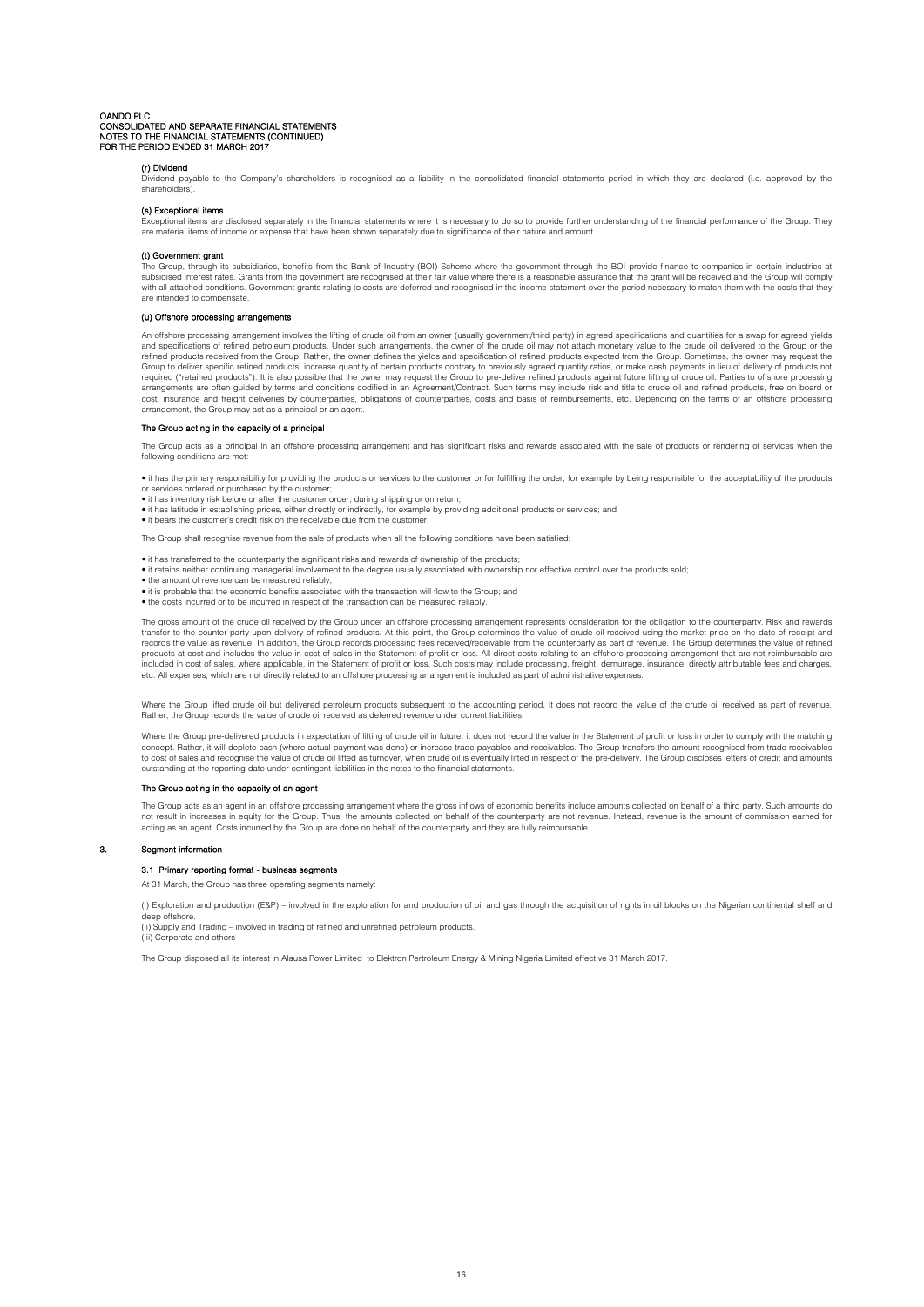3.2 The segment results (including discontinued operations) for the period ended 31 March 2017 are as follows:

|                                  | Exploration &<br>Production | Marketing,<br>Refining &<br>Terminals | Supply &<br>Trading | Gas & Power**            | <b>Energy Services</b>   | Corporate &<br>Other | Group         |
|----------------------------------|-----------------------------|---------------------------------------|---------------------|--------------------------|--------------------------|----------------------|---------------|
|                                  | N'000                       | N'000                                 | N'000               | N'000                    | <b>N'000</b>             | N'000                | <b>N'000</b>  |
| Total gross segment sales        | 22.630.687                  | $\sim$                                | 115,634,532         | 140.510                  |                          | 1.470.352            | 139.876.081   |
| Inter-seament sales              | ٠                           | $\overline{\phantom{a}}$              |                     | $\overline{\phantom{a}}$ | $\overline{\phantom{a}}$ | (1,463,525)          | (1,463,525)   |
| Revenue from external customers* | 22.630.687                  | $\,$                                  | 115.634.532         | 140.510                  |                          | 6.827                | 138.412.556   |
| Operating profit/(loss)*         | 10.096.127                  | $\overline{\phantom{a}}$              | (578.611)           | (42.082)                 | ٠                        | (841.616)            | 8.633.818     |
| Finance (cost)/income (net)*     | (4, 200, 305)               | $\overline{\phantom{a}}$              | (5,616)             | 130.233                  |                          | (4, 189, 058)        | (8, 264, 746) |
| Share of profit in associate     |                             | $\overline{\phantom{a}}$              |                     |                          |                          | 124.557              | 124,557       |
| Profit/(loss) before income tax* | 5.895.822                   | $\overline{\phantom{a}}$              | (584.227)           | 88.151                   | ٠                        | (4.906.117)          | 493.629       |
| Income tax credit/(expense)*     | .255.117                    | $\overline{\phantom{a}}$              |                     |                          | ۰                        | (37.043)             | 1,218,074     |
| Profit/(loss) for the period     | 7.150.939                   |                                       | (584.227)           | 88.151                   |                          | (4.943.160)          | 1.711.703     |

\*See note 3.3 for reconciliation to the statement of profit or loss \*\*Discontinued operations - Alausa Power Limited

The Group completed the sale of its marketing and energy services companies in 2016, hence the nil balance under the two segments in 2017.

#### The segment results (including discontinued operations) for the period ended 31 March 2016 are as follows:

|                                  | <b>Exploration &amp;</b><br>Production | Marketing.<br>Refining &<br>Terminals** | Supply &<br>Trading** | Gas & Power**            | Energy<br>Services** | Corporate &<br>Other | Group          |
|----------------------------------|----------------------------------------|-----------------------------------------|-----------------------|--------------------------|----------------------|----------------------|----------------|
|                                  | N'000                                  | <b>N'000</b>                            | N'000                 | N'000                    | <b>N'000</b>         |                      | <b>N'000</b>   |
| Total gross segment sales        | 16.400.648                             | 26.088.454                              | 13.337.115            | 7.825.629                | 1.993.084            | 924.176              | 66.569.106     |
| Inter-seament sales              |                                        | (879.808)                               | (149.007)             | (690.826)                |                      | (876.709)            | (2,596,350)    |
| Revenue from external customers* | 16.400.648                             | 25,208,646                              | 13.188.108            | 7.134.803                | .993.084             | 47.467               | 63.972.756     |
| Operating (loss)/profit*         | (1.195.891)                            | (1.098.463)                             | (1.176.710)           | 1.158.669                | (221.423)            | 15.335.971           | 12.802.153     |
| Finance (cost)/income (net)*     | (3, 213, 792)                          | 214.213                                 | 22.798                | 179.227                  | (914, 973)           | (9,549,814)          | (13, 262, 341) |
| Share of loss in associate       | ٠                                      | $\overline{\phantom{a}}$                |                       | $\overline{\phantom{a}}$ |                      | (350)                | (350)          |
| (Loss)/profit before income tax* | (4,409,683)                            | (884, 250)                              | (1, 153, 912)         | 1.337.896                | (1, 136, 396)        | 5.785.807            | (460, 538)     |
| Income tax credit/(expense)*     | 5.317.879                              | (125.663)                               | (95.870)              | (534.451)                |                      |                      | 4,561,895      |
| Profit/(loss) for the period     | 908.196                                | (1.009.913)                             | (1.249.782)           | 803.445                  | (1.136.396)          | 5.785.807            | 4.101.357      |

\*\*Discontinued operations (excluding Oando Trading Bermuda and Oando Trading Dubai)

### 3.3 Reconciliation of reporting segment information

| 3.3 Reconciliation of reporting segment information        |              |                            |               |                                                 |                       |
|------------------------------------------------------------|--------------|----------------------------|---------------|-------------------------------------------------|-----------------------|
| 2017                                                       | Revenue      | Operating<br>profit/(loss) | (not)         | (Loss)/profit<br>Finance cost before income tax | Income tax<br>expense |
|                                                            | <b>N'000</b> | N'000                      | N'000         | <b>N'000</b>                                    | N'000                 |
| As reported in the segment report                          | 139.876.081  | 8.633.818                  | (8, 264, 746) | 493.629                                         | 1.218.074             |
| Elimination of inter-segment transactions on consolidation | (1.463.525)  |                            |               |                                                 |                       |
| Classfied as discontinued operations                       | (140.510)    | (1.010.430)                | (130.233)     | (1, 140, 663)                                   |                       |
| As reported in the statement of profit or loss             | 138.272.046  | 7.623.388                  | (8.394.979)   | (647, 034)                                      | 1.218.074             |
|                                                            |              |                            |               | (Loss)/profit                                   | Income tax            |
| 2016                                                       | Revenue      | Operating<br>profit/(loss) | (not)         | Finance cost before income tax                  | expense               |
|                                                            | <b>N'000</b> | <b>N'000</b>               | N'000         | <b>N'000</b>                                    | <b>N'000</b>          |
| As reported in the seament report                          | 66.569.106   | 12.802.152                 | (13.262.341)  | (460, 539)                                      | 4,561,895             |
| Elimination of inter-segment transactions on consolidation | (2,596,350)  | (35, 781, 955)             | (2,859,644)   | (38,641,600)                                    |                       |
| Classfied as discontinued operations                       | (43.493.609) | 15.045.974                 | 3.355.340     | 18,401,315                                      | 755,984               |
| As reported in the statement of profit or loss             | 20.479.147   | (7.933.829)                | (12.766.645)  | (20.700.824)                                    | 5.317.879             |
|                                                            |              |                            |               |                                                 |                       |

Profit on inter-segment sales have been eliminated on consolidation.

### 4 Property plant and equipment (4.1) Group Fixtures,

| $1 - 1$ and $-1$                      | Upstream<br>Assets       | Land and<br>buildings    | Plant and<br>machinery | .<br>fittings, motor<br>vehicle<br>and equipment | Construction<br>in progress | Total           |
|---------------------------------------|--------------------------|--------------------------|------------------------|--------------------------------------------------|-----------------------------|-----------------|
| At 31 December, 2016                  | N'000                    | <b>N'000</b>             | N'000                  | <b>N'000</b>                                     | <b>N'000</b>                | <b>N'000</b>    |
| Cost                                  | 387.303.188              | 380                      | 16, 162, 458           | 3,655,017                                        | 223,909                     | 407,344,952     |
| Accumulated Depreciation              | (105.770.627)            | (380)                    | (4.944.036)            | (3,088,207)                                      |                             | (113,803,250)   |
| Net book values                       | 281,532,561              | $\sim$                   | 11,218,422             | 566,810                                          | 223,909                     | 293,541,702     |
| (4.2) Company<br>At 31 December, 2016 |                          |                          |                        |                                                  |                             |                 |
| Cost                                  | $\overline{\phantom{a}}$ | ٠                        | 154,241                | 1,316,467                                        |                             | 1,470,708       |
| Accumulated Depreciation              |                          | ۰.                       | (110.829)              | (980.060)                                        | $\overline{\phantom{a}}$    | (1,090,889)     |
| Net book values                       | $\sim$                   | $\overline{\phantom{a}}$ | 43,412                 | 336,407                                          | $\overline{\phantom{a}}$    | 379.819         |
| Net book values 31 March, 2016        |                          |                          |                        |                                                  |                             |                 |
| Group                                 | 281,532,561              | ٠                        | 11,218,422             | 566,810                                          | 223,909                     | 293,541,702     |
| Company                               |                          | ٠                        | 43.412                 | 336,407                                          |                             | 379.819         |
| At 31 March, 2017                     |                          |                          |                        |                                                  |                             |                 |
| Cost                                  | 389.393.390              |                          | 16,233,314             | 3,648,719                                        | 223,906                     | 409,499,329     |
| Accumulated Depreciation              | (110,342,928)            | ٠                        | (5,204,632)            | (3,268,584)                                      | $\overline{\phantom{a}}$    | (118, 816, 144) |
| Net book values                       | 279,050,462              | ۰.                       | 11,028,682             | 380.135                                          | 223,906                     | 290,683,185     |
|                                       |                          |                          |                        |                                                  |                             |                 |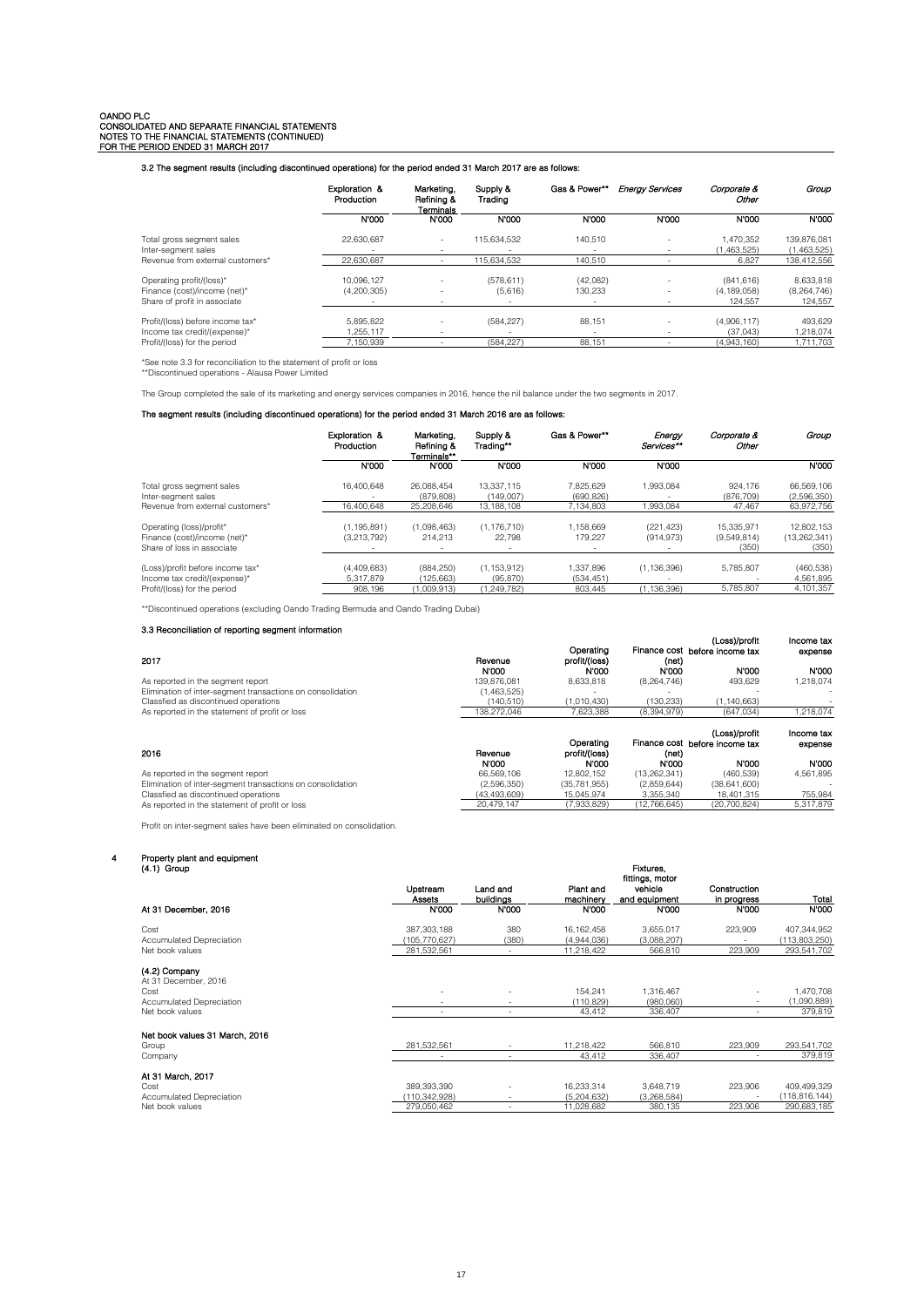|   | (4.2) Company                                             | Upstream<br>Assets | Land and<br>buildings | Plant and                   | Fixtures.<br>fittings, motor<br>vehicle<br>and equipment | Construction                  | Total                                |
|---|-----------------------------------------------------------|--------------------|-----------------------|-----------------------------|----------------------------------------------------------|-------------------------------|--------------------------------------|
|   | At 31 March, 2017                                         | N'000              | N'000                 | machinery<br>N'000          | N'000                                                    | in progress<br>N'000          | <b>N'000</b>                         |
|   | Cost                                                      |                    |                       | 154,241                     | 1,316,467                                                |                               | 1,470,708                            |
|   | Accumulated Depreciation                                  | $\sim$             | ٠                     | (113,680)                   | (1,016,148)                                              |                               | (1, 129, 828)                        |
|   | Net book values                                           | ÷                  | ÷                     | 40,561                      | 300,319                                                  | $\sim$                        | 340.880                              |
|   | Net book values 31 December, 2016                         |                    |                       |                             |                                                          |                               |                                      |
|   | Group                                                     | 279.050.462        |                       | 11.028.682                  | 380, 135                                                 | 223.906                       | 290.683.185                          |
|   | Company                                                   | $\sim$             | $\sim$                | 40,561                      | 300,319                                                  | $\sim$                        | 340,880                              |
| 5 | Intangible assets                                         |                    |                       | Group<br>Mar. 2017<br>N'000 | Group<br>Dec. 2016<br>N'000                              | Company<br>Mar. 2017<br>N'000 | Company<br>Dec. 2016<br>N'000        |
|   | Gas Transmission Pipeline                                 |                    |                       |                             |                                                          |                               |                                      |
|   | F&F                                                       |                    |                       | 42,801,251                  | 42,514,722                                               |                               |                                      |
|   | Goodwill                                                  |                    |                       | 320,048,595                 | 318,670,194                                              |                               |                                      |
|   | Software costs                                            |                    |                       | 290,318                     | 345.552                                                  | 175,560                       | 182, 151                             |
|   |                                                           |                    |                       | 363.140.164                 | 361.530.468                                              | 175.560                       | 182.151                              |
| 6 | Available-for-sale financial assets                       |                    |                       | Group<br>Mar. 2017<br>N'000 | Group<br>Dec. 2016<br>N'000                              | Company<br>Mar. 2017<br>N'000 | Company<br>Dec. 2016<br>N'000        |
|   | At start of the year                                      |                    |                       | 115.642                     | 137,202                                                  | 113,985                       | 136,130                              |
|   | <b>Additions</b>                                          |                    |                       | 566,034                     | ÷,                                                       | 566,034                       |                                      |
|   | Fair value gain/(loss)<br>Exchange difference             |                    |                       | 3,430<br>9                  | (22, 145)<br>585                                         | 3,430                         | (22, 145)                            |
|   |                                                           |                    |                       | 685,115                     | 115,642                                                  | 683.449                       | 113,985                              |
|   | Non current portion                                       |                    |                       |                             | 2.867                                                    |                               | 2.867                                |
|   | Current                                                   |                    |                       | 685,115                     | 112,775                                                  | 683,449                       | 111,118                              |
|   |                                                           |                    |                       | 685,115                     | 115,642                                                  | 683,449                       | 113.985                              |
|   | Non-current receivables                                   |                    |                       | Group<br>Mar. 2017<br>N'000 | Group<br>Dec. 2016<br>N'000                              | Company<br>Mar. 2017<br>N'000 | Company<br>Dec. 2016<br><b>N'000</b> |
|   | Underlift receivables (a)                                 |                    |                       | 22.271.566                  | 22.173.422                                               | 14,481,861                    | 14.418.044                           |
|   | Other non-current receivables (b)                         |                    |                       | 30,270,762                  | 32,542,482                                               | 7,130,389                     | 9,711,893                            |
|   | Less: Allowance for impairment of non-current receivables |                    |                       | 52,542,328<br>(32,826,170)  | 54,715,904<br>(32,681,515)                               | 21,612,250<br>(14, 481, 861)  | 24,129,937<br>(14, 418, 044)         |
|   |                                                           |                    |                       | 19,716,158                  | 22,034,389                                               | 7.130.389                     | 9,711,893                            |

(a) Under lift receivables represent the Group's crude oil entitlements of N22.3 billion (\$72.7 million) as a result of operations on OML 125. The balance is owed by the Nigerian National Petroleum Corporation (NNPC). OER is currently in dispute with the NNPC in relation to certain liftings done by the NNPC in 2008 and 2009. The Group has made full provision for the<br>recievables due to the uncertainty associ difference, which also impacted on the translated accumulated provisions amount.

(b) Other non-current receivables comprise of joint venture (JV) receivable of N23.1 billion and N7.1 billion loan note receivable from Glover BV as part of consideration for the sale of Oando Gas and Power in December 2016. N10.5 billion out of the JV receivable of N23.1 billion has been impaired and included in the alllowance for impairment above.

(c) On 24 January 2017, the Group through Oando Netherlands Cooperatief 3 ("Coop 3"), issued a Transfer Interest Notification to HIP Glover S.a.r.l ("Luxco") in accordance with SHA Side Letter dated 13 September 2016. In particular, Coop 3 offered 5,000 A Shares with a nominal value of USD 0.01 each in the capital of Glover Gas & Power B.V. ("Glover BV"), comprising 5% of the total issued share capital of Glover BV and 5% of Oando's loan notes issued by Glover BV at closing in the principal amount of \$7,033,811.49. Both Transfers amounted to USD 8,275,072.36. Luxco accepted the Transfer Interest Notification on 31 January 2017 and paid N3.1billion to the Company on 8 March 2017.

Consequently, the Group's interest reduced from 30% to 25% in Glover BV effective 31 January 2017. The Transfers and residual interest have been accounted for in these unaudited consolidated and separate financial statements.

| 8   | Inventories                                         | Group<br>Mar. 2017          | Group<br>Dec. 2016                 | Company<br>Mar. 2017          | Company<br>Dec. 2016                 |
|-----|-----------------------------------------------------|-----------------------------|------------------------------------|-------------------------------|--------------------------------------|
|     |                                                     | N'000                       | <b>N'000</b>                       | <b>N'000</b>                  | <b>N'000</b>                         |
|     | Finished products                                   | 1,461,280                   | 1,321,893                          |                               |                                      |
|     | Materials                                           | 801,389                     | 797.857                            |                               |                                      |
|     | Goods-in-transit                                    |                             | 10.684.582                         |                               | $\overline{\phantom{a}}$             |
|     |                                                     | 2,262,669                   | 12,804,332                         |                               |                                      |
| 9   | Trade and other receivables                         | Group<br>Mar. 2017<br>N'000 | Group<br>Dec. 2016<br><b>N'000</b> | Company<br>Mar. 2017<br>N'000 | Company<br>Dec. 2016<br>N'000        |
|     | Trade receivables                                   | 106,244,230                 | 47,214,020                         |                               |                                      |
|     | Other receivables                                   | 77.013.622                  | 64, 135, 827                       | 15,751,682                    | 16,249,243                           |
|     | Witholding tax receivable                           | 3,889,400                   | 11,577,121                         | 2,817,245                     | 2,817,245                            |
|     | Amounts due from related companies                  |                             |                                    | 158,814,431                   | 143,928,157                          |
|     |                                                     | 187, 147, 252               | 122,926,968                        | 177.383.358                   | 162,994,645                          |
|     | Less: Allowance for impairment of other receivables | (16, 177, 147)              | (15,924,891)                       | (51,685,264)                  | (51, 595, 951)                       |
|     |                                                     | 170,970,105                 | 107,002,077                        | 125,698,094                   | 111,398,694                          |
| 10a | Cash and cash equivalents                           | Group<br>Mar. 2017<br>N'000 | Group<br>Dec. 2016<br>N'000        | Company<br>Mar. 2017<br>N'000 | Company<br>Dec. 2016<br><b>N'000</b> |
|     | Cash at bank and in hand                            |                             |                                    |                               |                                      |
|     | Restricted cash                                     | 11,680,523<br>6,442,199     | 10,390,585<br>6,538,952            | 2,112,648<br>5,704,982        | 7,752,128<br>4,682,749               |
|     |                                                     |                             |                                    |                               |                                      |
|     |                                                     | 18,122,722                  | 16,929,537                         | 7,817,630                     | 12,434,877                           |

Restricted cash relates to cash collateral and is excluded from cash and cash equivalents for cash flows purposes. For the purposes of the statement of cash flows, cash and cash equivalents comprise cash in hand, deposits held at call with banks, net of bank overdrafts. In the statement of financial position, bank overdrafts are included in borrowings under<br>current liabilities. The period-end cash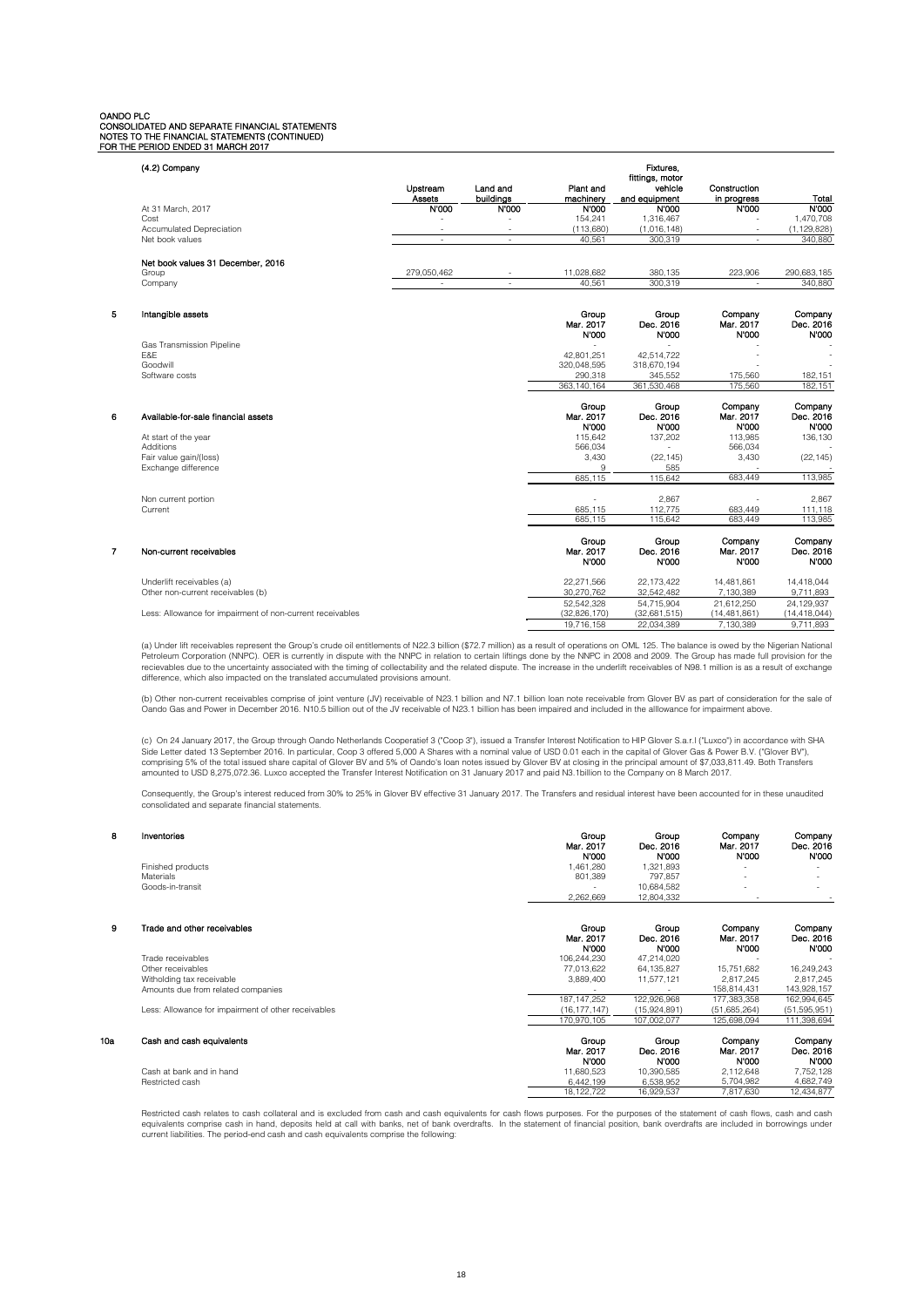| þ  | Cash and bank balance as above<br>Bank overdrafts (Note 12) | 11.680.523<br>(802.159)     | 10.390.585                         | 2,112,648<br>(802.159)        | 7,752,128                     |
|----|-------------------------------------------------------------|-----------------------------|------------------------------------|-------------------------------|-------------------------------|
|    |                                                             | 10.878.364                  | 10.390.585                         | 1,310,489                     | 7,752,128                     |
| 11 | Trade and other payables                                    | Group<br>Mar. 2017          | Group<br>Dec. 2016                 | Company<br>Mar. 2017          | Company<br>Dec. 2016          |
|    |                                                             | N'000                       | <b>N'000</b>                       | N'000<br>1,725,051            | N'000<br>3,210,296            |
|    | Trade payables<br>Other payables                            | 128,082,360<br>58,759,602   | 94,904,896<br>50,390,334           | 29, 155, 462                  | 30,036,718                    |
|    | Accrued expenses                                            | 60,690,937                  | 53, 164, 258                       | 8.283.777                     | 5.285.818                     |
|    | Amounts due to related companies                            |                             |                                    | 44,488,738                    | 43,875,946                    |
|    |                                                             | 247.532.899                 | 198,459,488                        | 83,653,028                    | 82,408,778                    |
| 12 | Borrowings                                                  | Group<br>Mar. 2017<br>N'000 | Group<br>Dec. 2016<br><b>N'000</b> | Company<br>Mar. 2017<br>N'000 | Company<br>Dec. 2016<br>N'000 |
|    | Current                                                     |                             |                                    |                               |                               |
|    | Bank overdraft (Note 10b)                                   | 802.159                     |                                    | 802,159                       |                               |
|    | Bank loans                                                  | 143,126,918                 | 142,516,317                        | 19,784,619                    | 20,594,276                    |
|    | Convertible note                                            | ٠                           | 1.961.792                          |                               | 1,961,792                     |
|    |                                                             | 143,929,077                 | 144.478.109                        | 20,586,778                    | 22,556,068                    |
|    | Non-current                                                 |                             |                                    |                               |                               |
|    | Non-current bank loan<br><b>Total borrowings</b>            | 100,136,425<br>244.065.502  | 101,639,606<br>246.117.715         | 87,320,834<br>107.907.612     | 87,320,834<br>109.876.902     |
|    |                                                             |                             |                                    |                               |                               |
| 13 | Provision and other liabilities                             | Group<br>Mar. 2017          | Group<br>Dec. 2016                 | Company<br>Mar. 2017          | Company<br>Dec. 2016          |
|    |                                                             | N'000                       | <b>N'000</b>                       | N'000                         | <b>N'000</b>                  |
|    | Oil and gas fields                                          | 41,036,995                  | 40,549,807                         |                               |                               |
|    | Other liabilities                                           | 525,629                     | 525,629                            | 525,629                       | 525,629                       |
|    | Balance, end of period                                      | 41,562,624                  | 41,075,436                         | 525,629                       | 525.629                       |
|    | Non current portion                                         | 41,036,995                  | 40,549,807                         |                               |                               |
|    | Current                                                     | 525,629                     | 525,629                            | 525,629                       | 525,629                       |
|    |                                                             | 41.562.624                  | 41.075.436                         | 525.629                       | 525.629                       |

The decommissioning provisions represent present value of decommissioning costs relating to oil & gas assets. These provisions have been created based on internal estimates, anc<br>the estimates are reviewed regularly to take

| 14 | Share capital & share premium                                                    | Number of shares<br>(thousands) | Ordinary shares<br><b>N'000</b> | Share premium<br><b>N'000</b> | Total<br>N'000 |
|----|----------------------------------------------------------------------------------|---------------------------------|---------------------------------|-------------------------------|----------------|
|    | At 1 January 2016                                                                | 12,034,618                      | 6,017,309                       | 174,806,923                   | 180,824,232    |
|    | Rights issue                                                                     |                                 |                                 |                               |                |
|    | Share issue expenses                                                             |                                 |                                 |                               |                |
|    | At 31 December 2016                                                              | 12,034,618                      | 6,017,309                       | 174,806,923                   | 180,824,232    |
|    | At 1 January 2017                                                                | 12.034.618                      | 6.017.309                       | 174,806,923                   | 180,824,232    |
|    | Conversion of OODP's convertible debt                                            | 396,794                         | 198,397                         | 1.781.603                     | 1,980,000      |
|    | At 31 March 2017                                                                 | 12,431,412                      | 6,215,706                       | 176,588,526                   | 182,804,232    |
| 15 | Earnings per share                                                               |                                 |                                 | Group                         | Group          |
|    |                                                                                  |                                 |                                 | Mar 2017                      | Mar. 2016      |
|    |                                                                                  |                                 |                                 | <b>N'000</b>                  | <b>N'000</b>   |
|    | Loss from continuing operations attributable to equity holders of the parent     |                                 |                                 | (532, 674)                    | (15, 434, 107) |
|    | Profit from discontinued operations attributable to equity holders of the parent |                                 |                                 | 1,140,663                     | 19,557,796     |
|    |                                                                                  |                                 |                                 | 607,989                       | 4,123,689      |
|    | Weighted average number of ordinary shares outstanding (thousands)               |                                 |                                 |                               |                |
|    | As previously reported                                                           |                                 |                                 | 12,034,618                    | 12,034,618     |
|    | Conversion of OODP's convertible debt                                            |                                 |                                 | 396.794                       |                |
|    |                                                                                  |                                 |                                 | 12,431,412                    | 12.034.618     |
|    | Basic (loss)/earnings per share                                                  |                                 |                                 |                               |                |
|    | From continuing operations                                                       |                                 |                                 | (4)                           | (128)          |
|    | From discontinued operations                                                     |                                 |                                 | 9                             | 163            |
|    |                                                                                  |                                 |                                 |                               | 35             |

### Diluted earnings/(loss) per share

Diluted earnings per share is calculated by adjusting the weighted average number of Ordinary Shares outstanding to assume conversion of all dilutive potential Ordinary Shares.<br>However, there were no convertible debts as a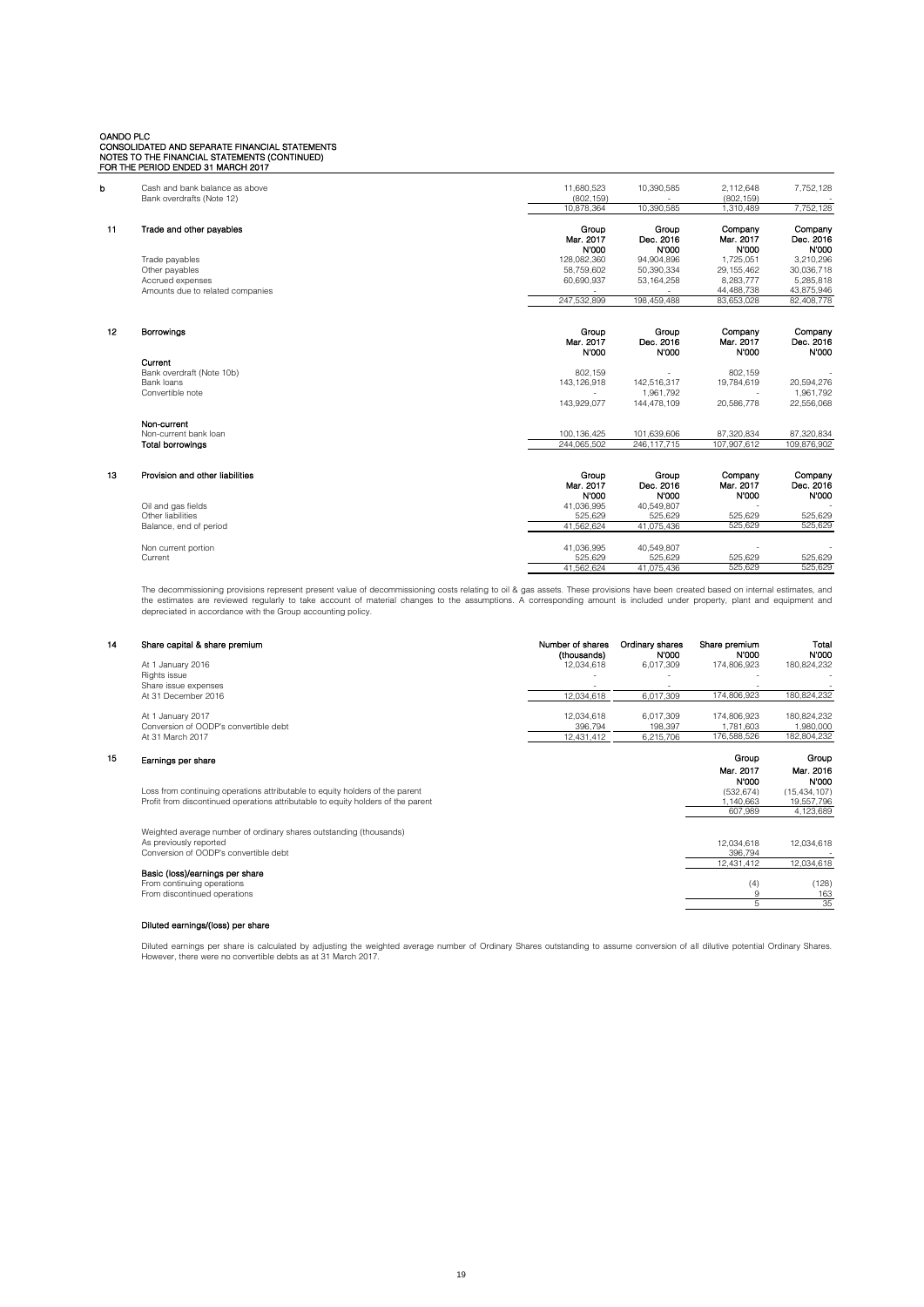#### 16 Discontinued operations and disposal groups held for sale

The assets and liabilities of some target companies of the marketing, refining and terminals and supply & trading segments, Oando Energy Services Limited and Akute Power Limitec<br>were presented as held for sale at 31 Decemb 2014 and approval by the Securities and Exchange Commission ("SEC") to sell the entities. Analysis of the result of entities classified as discontinued operations and held for sale are as shown below:

#### (a) Subsidiaries presented as held for sale and discontinued in/from Q1 2016

#### i. Sale of Marketing, refining and terminals and Supply & Trading Companies

On 30 June 2016, the Group concluded the sale of some selected down stream entities. Oando Plc entered into a Share Purchase Agreement (SPA) with a consortium comprising of Helios Investors Partners ("Helios) and The Vitol Group ("Vitol") to sell some of its equity interests in some selected Oando downstream companies for agreed consideration. In order<br>to complete the sale transaction, the pu and Oando Netherlands (''herein Oando Coop.''), created a company called Copper JV Co.

Copper JV Co thereafter acquired 100% of the voting interests in Oando Plc's shareholding interests in some of its selected marketing and supply & trading companies. Copper JV is owned 60% by HV II and 40% by Oando Netherlands Holdings 2 Cooperative U.A. Oando Plc owns 100% of Oando Netherlands Holdings 2 Cooperative U.A. As a result of the sale, Oando Plc now owns 40% of voting, legal and economic rights in Copper JV Co (who owns 100% of the select downstream entities sold by Oando plc).

The companies sold by Oando Plc and acquired by Copper JV Co are: Oando Marketing Ltd ("Formerly OMP") and its subsidiaries (Oando Togo, Oando Ghana and Clean Cooking<br>Fuels Ltd); Oando Supply and Trading Ltd ("OST"); Apapa

#### ii. Sale of Gas & Power entities

On 13 September 2016, the Group signed a Sale & Purchase Agreement (SPA) to dispose 100% shares in Oando Gas and Power Limited (OGP) to Glover BV a Special Purpose Vehicle owned by Helios. The transaction was concluded in December 2016.

Prior to the sale, the Group restructured/reorganized the shares of the target sale companies. As a result of the restructuring, shares of the target subsidiaries (Gaslink Nigeria Limited, Central Horizon Gas Company, Highlands LNG Limited, Gasgrid Nigeria Limited, Ajah Distribution Limited, Transit Nigeria Limited, Lekki Gardens Power Limited) previously held by<br>Oando Plc were transferred to OGP through a g be sold. However, as at year end, the OGP was sold and the receivable from the restructuring was settled by Helios the buyer of OGP and realised by the Group.

#### iii. Sale of Akute Power Ltd

On 30th October 2015, the Group signed a Sale and Purchase Agreement ("SPA") for the disposal of 100% of its equity interest in Akute Power Limited to Viathan Engineering Limited. As a result of the reorganization of the Gas & Power enities prior to the finalization of the sale, Akute Power Limited was transfered to OGP which was owned 100% by Oando Plc,<br>through a share exchange agreement. The trans

#### iv. Sale of Oando Energy Services

On 31 December 2015, a Share Purchase and Sale Agreement ("SPA") to sell the entire issued share capital of Oando Energy Services Limited ("OES") to OES Integrated Services Limited (the buyer), a Nigerian company, under a Management Buy-out (MBO) arrangement was signed. A no objection consent was obtained by SEC on 31 March 2016. Thus, the sale was accounted for in Q1 2016.

#### (b) Subsidiary previously classified as held for sale and presented as discontinued operations in 2016 now disposed in 2017

#### Sale of Alausa Power Limited

On 28th September 2016, the board of Oando Plc passed a resolution to dispose 100% of the issued shares of Alausa Power Ltd. The sale, which was concluded on 31 March 2017, was made to Elektron Petroleum Energy & Mining Nigeria Limited (the buyer) following a no objection consent obtained from SEC on the same date. Consequently, the Group lost control and derecognized assets & liabilities of the entity.

A gain on disposal of N1.1 billion (Group) and N1.9 billion (Company), have been recognized in these consolidated and separate financial statements.

| Alausa Power |                       |
|--------------|-----------------------|
| Limited      | Total<br><b>N'000</b> |
| 1.861.589    | .861.589              |
| (809.078)    | (809.078)             |
| 1.052.512    | 1.052.512             |
|              | <b>N'000</b>          |

\*The gain/(loss) on disposal of Alausa has been presented as part of profit/(loss) from discontinued operations in the consolidated statement of profit or loss.

#### (c) Subsidiary classified as held for sale

#### Planned sale of OML 125 & 134

In December 2015, the Group signed a Sale and Purchase Agreement (SPA), with Nigerian Agip Exploration Limited (NAE) for the sale of its non-operated interests in OMLs 125 and<br>134. As a result of this, the associated asset consent in 2016, it awaits the final approval of the minister of petroleum resources at the time of these unaudited financial statements.

As part of the arrangement with NAE, the Group retains its rights to the N22.3billion (\$72.7million) underlift receivable from NNPC (See Note 7). Consequently, the underlift amount is excluded from the disposal group.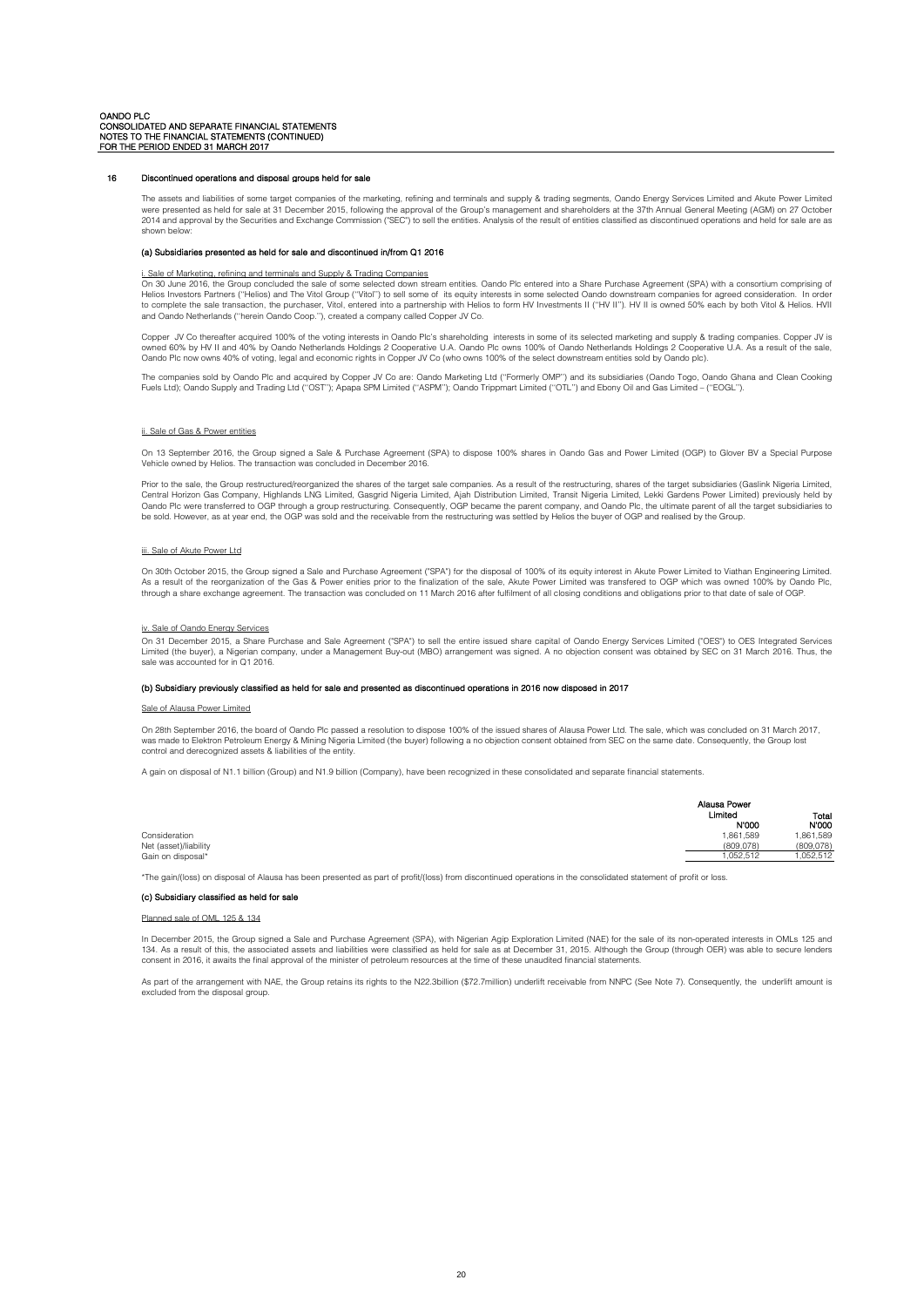| Assets:<br>Property, plant and equipment<br>Intangible assets<br>Inventories<br>Trade and other receivables | N'000<br>966<br>÷.<br>30.497<br>614,922 | <b>N'000</b><br>92.289.457<br>29, 197, 157<br>18.844.888<br>192, 155, 786 |
|-------------------------------------------------------------------------------------------------------------|-----------------------------------------|---------------------------------------------------------------------------|
|                                                                                                             |                                         |                                                                           |
|                                                                                                             |                                         |                                                                           |
|                                                                                                             |                                         |                                                                           |
|                                                                                                             |                                         |                                                                           |
|                                                                                                             |                                         |                                                                           |
| Held to maturity (Long-term) investments                                                                    |                                         | 24,903,458                                                                |
| Finance lease receivables                                                                                   | 4,157,580                               | 2,109,108                                                                 |
| Derivative financial assets                                                                                 |                                         | 1,991,561                                                                 |
| Available-for-sale financial assets                                                                         |                                         |                                                                           |
| Non-current prepayment                                                                                      |                                         | 2.690.021                                                                 |
| Prepayment                                                                                                  | 48.249                                  | 6.069.929                                                                 |
| Liabilities:                                                                                                |                                         |                                                                           |
| Total borrowing                                                                                             | (1.553.928)                             | (174, 314, 001)                                                           |
| Government grant                                                                                            | (449.434)                               | (17.499)                                                                  |
| Dividend payable                                                                                            |                                         | (1,404,490)                                                               |
| Current income tax liabilities                                                                              |                                         | (4.958.075)                                                               |
| Deferred income tax liabilities                                                                             |                                         | (664, 106)                                                                |
| Retirement benefit obligation                                                                               |                                         | (1,822,681)                                                               |
| Other non-current liabilities                                                                               |                                         | (3, 152, 216)                                                             |
| Provision for other liabilities & charges                                                                   |                                         | (900, 087)                                                                |
| Trade and other pavables                                                                                    | (2.068.620)                             | (180.876.087)                                                             |
|                                                                                                             | 780,230                                 | 2, 142, 123                                                               |
| Profit on disposal                                                                                          | 1,052,512                               | 30,602,093                                                                |
| Effect of disposal and liquidation on the financial position of the Group                                   | 1,832,742                               | 32,744,216                                                                |
| Satisfied by:                                                                                               |                                         |                                                                           |
| Consideration received, satisfied in cash (less cost to sell)                                               | ٠                                       | 16.081.748                                                                |
| Share exchange                                                                                              | ٠                                       | 12.784.121                                                                |
| Purchase price adjustment                                                                                   |                                         | (17, 736, 444)                                                            |
| Net intercompany payable net off                                                                            | 14.037                                  | 34,371,784                                                                |
| Non-controlling interest (NCI)                                                                              |                                         | 1,860,532                                                                 |
| Deferred consideration                                                                                      | 1,847,553                               | 17,740,610                                                                |
| Cash and cash equivalents disposed of                                                                       | (28, 847)                               | (32, 358, 135)                                                            |
|                                                                                                             | 1.832.742                               | 32,744,216                                                                |

Analysis of the result of assets and liabilities from the subsidiary classified as held for sale after re-measurement of assets from the disposal group is as follows:

| Assets of disposal group classified as held for sale                                                                                                                                                                             | Group                | Group                |
|----------------------------------------------------------------------------------------------------------------------------------------------------------------------------------------------------------------------------------|----------------------|----------------------|
|                                                                                                                                                                                                                                  | Mar. 2016            | Dec. 2016            |
|                                                                                                                                                                                                                                  | N'000                | <b>N'000</b>         |
| Property, plant and equipment                                                                                                                                                                                                    | 42.119.219           | 41,934,577           |
| Intangible assets                                                                                                                                                                                                                | 1,147,900            | 1,142,841            |
| Finance lease receivables                                                                                                                                                                                                        |                      | 4,201,638            |
| Deferred tax assets                                                                                                                                                                                                              | 106,880              | 106.409              |
| Inventory                                                                                                                                                                                                                        | 156.702              | 62.455               |
| Trade and other receivables                                                                                                                                                                                                      | 587.352              | 2,301,937            |
| Prepayments                                                                                                                                                                                                                      |                      | 90,910               |
| Cash and cash equivalents (excluding bank overdrafts)                                                                                                                                                                            |                      | 205,885              |
| Total assets                                                                                                                                                                                                                     | 44,118,053           | 50,046,652           |
| Liabilities of disposal group classified as held for sale                                                                                                                                                                        |                      |                      |
| Trade and other payables                                                                                                                                                                                                         | 30.430.326           | 31,384,984           |
| Current income tax liabilities                                                                                                                                                                                                   | 66.569               | 66.276               |
| Borrowina                                                                                                                                                                                                                        |                      | 1,628,127            |
| Provision for other liabilities & charges                                                                                                                                                                                        | 12.165.570           | 11,715,403           |
| Deferred tax liabilities                                                                                                                                                                                                         | 7.307.067            | 7.274.866            |
| Government Grant                                                                                                                                                                                                                 |                      | 449.434              |
| <b>Total liabilities</b>                                                                                                                                                                                                         | 49.969.532           | 52,519,090           |
| Subsidiaries classified as held for sale                                                                                                                                                                                         | Company<br>Mar. 2017 | Company<br>Dec. 2016 |
|                                                                                                                                                                                                                                  | <b>N'000</b>         | <b>N'000</b>         |
| Investment in subsidiaries                                                                                                                                                                                                       |                      |                      |
| Alausa Power I td                                                                                                                                                                                                                | <b>.</b>             | 2.500                |
|                                                                                                                                                                                                                                  | ٠                    | 2,500                |
| $\mathbf{A}$ . An analysis of the set of the set of the set of the set of the set of the set of the set of the set of the set of the set of the set of the set of the set of the set of the set of the set of the set of the set |                      |                      |

#### (d) Subsidiary previously held for sale now reclassified as continuing operations

#### Oando Trading Bermuda

The Group changed its plan to dispose a subsidiary, Oando Trading Bermuda (OTB) in 2016 previously classified as held for sale in the statement of financial position and discontinuec<br>operations in the consolidated statemen

This has been reclassified from held for sale to normal assets and liabilities of the Group represented as part of continuing operations in 2016. The change in plan to sell which<br>occurred in 2016, was at the instance of th

The non-current assets of OTB have been measured at their carrying amounts before the asset (or disposal group) was classified as held for sale, adjusted for any depreciation,<br>amortisation or revaluations that would have b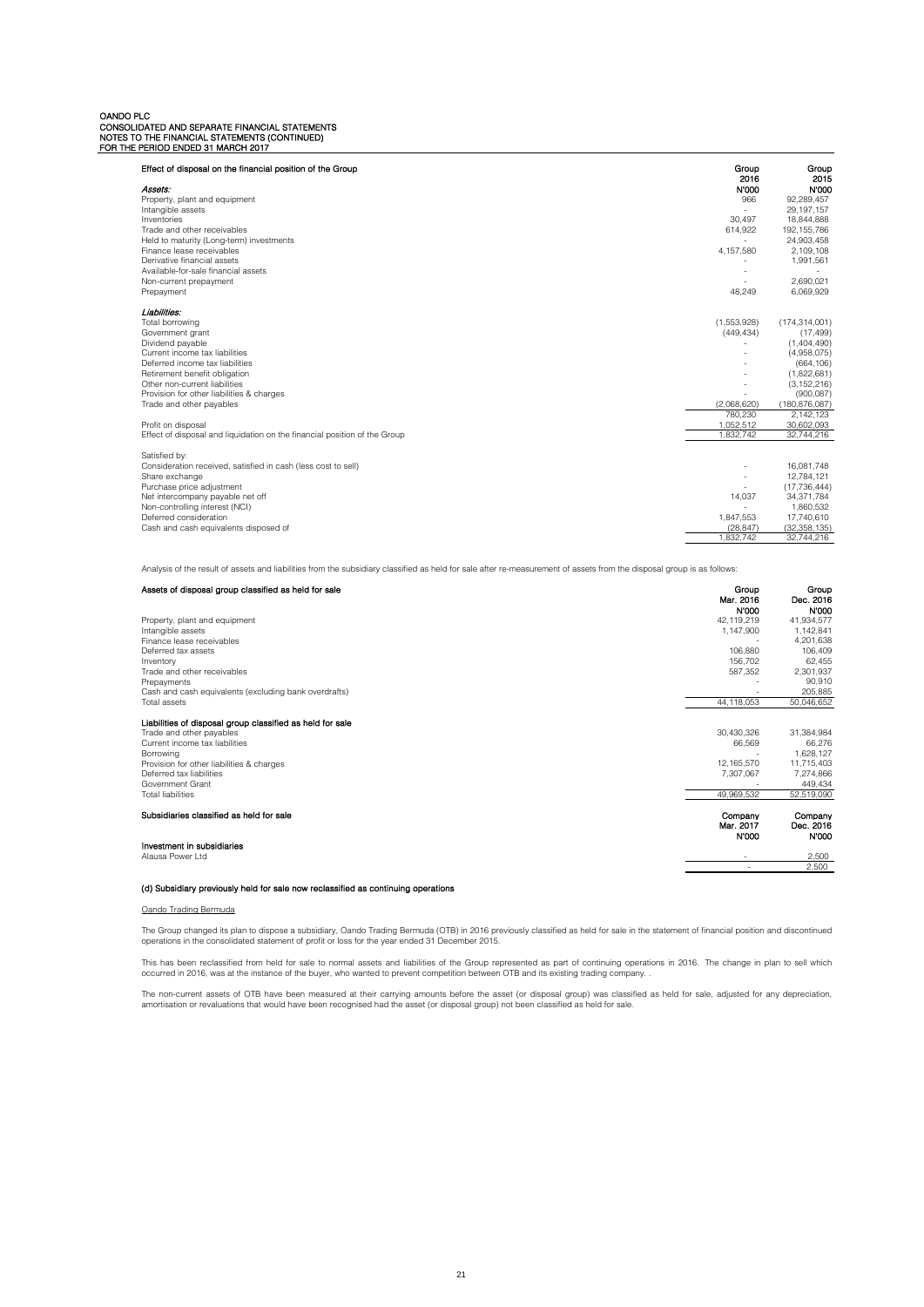The change in plan has led to an additional loss of N53.7 million and N454.9 million in the profit or loss from continuing operations for the year ended 31 March 2017 and 31 March 2016 respectively.

The comparative consolidated statement of profit or loss have been represented to show OTB as part of continuing operations (see note 19).

|    | (e) Results of discontinued operations                                                                                                        | Group<br>Mar. 2017<br>N'000 | Group<br>Mar. 2016<br>N'000 |
|----|-----------------------------------------------------------------------------------------------------------------------------------------------|-----------------------------|-----------------------------|
|    | Analysis of the result of discontinued operations, and the result recognised on the re-measurement of assets or disposal group is as follows: |                             |                             |
|    | Revenue                                                                                                                                       | 140.510                     | 43.493.609                  |
|    | Expenses                                                                                                                                      | (52, 359)                   | (23, 253, 324)              |
|    | Loss before tax of discontinued operations                                                                                                    | 88.151                      | 20.240.285                  |
|    | Income tax expense                                                                                                                            |                             | (755.984)                   |
|    | Loss after tax of discontinued operations                                                                                                     | 88.151                      | 19.484.301                  |
|    | Gain on sale of discontinued operations                                                                                                       | 1.052.512                   |                             |
|    | Profit for the period from discontinued operations                                                                                            | 1.140.663                   | 19.484.301                  |
| 17 | Net cash flows from operating activities before changes in working capital<br>Group<br>Group                                                  | Company                     | Company                     |
|    |                                                                                                                                               |                             |                             |

|                                                                                      | Mar. 2017<br><b>N'000</b> | Mar. 2016<br><b>N'000</b> | Mar. 2017<br>N'000 | Mar. 2016<br>N'000 |
|--------------------------------------------------------------------------------------|---------------------------|---------------------------|--------------------|--------------------|
| Reconciliation of (loss)/profit before income tax to cash generated from operations: |                           |                           |                    |                    |
| Loss before income tax - continuing operations                                       | (647.034)                 | (20, 700, 824)            | (5,501,168)        | (15, 522, 885)     |
| Profit before income tax - discontinued operations                                   | 1.140.663                 | 20.240.285                |                    |                    |
| Adiustments for:                                                                     |                           |                           |                    |                    |
| Interest income                                                                      | (2,269,846)               | (2,331,940)               | (436, 431)         | (61,964)           |
| Interest expenses                                                                    | 10.664.825                |                           | 4.611.771          | 9,551,695          |
| Interest income - Discontinued operations                                            | (153.630)                 |                           |                    |                    |
| Interest expenses - Discontinued operations                                          | 23.397                    | 15,534,514                |                    |                    |
| Depreciation                                                                         | 4.524.551                 | 7.696.943                 | 38,939             | 45,148             |
| Amortisation of intangible assets                                                    | 55,853                    | 263,807                   | 6,591              | 10,312             |
| Impairment of intangible assets                                                      |                           | 873,602                   |                    |                    |
| Impairment of property, plant and equipment                                          |                           | 3.947                     |                    |                    |
| Impairment allowance on current receivables                                          | 269.128                   |                           | 89,313             |                    |
| Impairment allowance on investment                                                   |                           |                           |                    | (46,974,921)       |
| Share of (profit)/loss of an associate                                               | (124, 557)                | 350                       |                    |                    |
| Profit/(loss) on sale of property, plant and equipment                               | (3, 129)                  | 9.146                     | (556)              | 15,859             |
| Unwinding of discount on provisions                                                  | 2.100.273                 | 1.149.301                 |                    |                    |
| Profit/(loss) on sale of subsidiary                                                  | (1,052,512)               | (20, 858, 951)            |                    | 46,974,921         |
| Profit on sale of investment                                                         |                           |                           | (1,859,089)        |                    |
| Share based payment expense (options and swaps)                                      |                           | 93.657                    |                    |                    |
| Write off of intangible asset and property, plant and equipment                      |                           |                           | (3,330)            |                    |
| Net foreign exchange (gain)/loss                                                     | (1,597,297)               | 275.647                   |                    |                    |
| Fair value loss on commodity options                                                 | 91.934                    | 3,072,280                 |                    |                    |
| Fair value gain on convertible options                                               | (180, 929)                |                           | (180, 929)         |                    |
| Fair value (gain)/loss on available for sale asset                                   | (3.430)                   | 37.794                    | (3, 430)           | 37,795             |
|                                                                                      | 12,838,261                | 5,359,558                 | (3.238.319)        | (5,924,040)        |
|                                                                                      |                           |                           |                    |                    |

| 18 | Net decrease in working capital         | Group<br>Mar. 2017       | Group<br>Mar. 2016 | Company<br>Mar. 2017 | Company<br>Mar. 2016 |
|----|-----------------------------------------|--------------------------|--------------------|----------------------|----------------------|
|    |                                         | <b>N'000</b>             | <b>N'000</b>       | <b>N'000</b>         | <b>N'000</b>         |
|    | Receivables and prepayments (current)   | (63.147.174)             | (18.502.623)       | (374, 720)           | (4, 148, 266)        |
|    | Non current receivables and prepayments | 1.555.383                | (795.217)          | 2.583.383            | 1.880                |
|    | Inventories                             | 10.417.097               | 372.782            |                      |                      |
|    | Pavables and accrued expenses           | 50.060.690               | 39.518.853         | (2.573.881)          | 18.770.005           |
|    | Gratuity provisions                     | (38, 839)                | (6, 494)           | (100.890)            | (77, 401)            |
|    | Government grant                        | $\overline{\phantom{a}}$ | (14.550)           |                      |                      |
|    |                                         | 1.152.845)               | 20.572.751         | (466.109)            | 14.546.218           |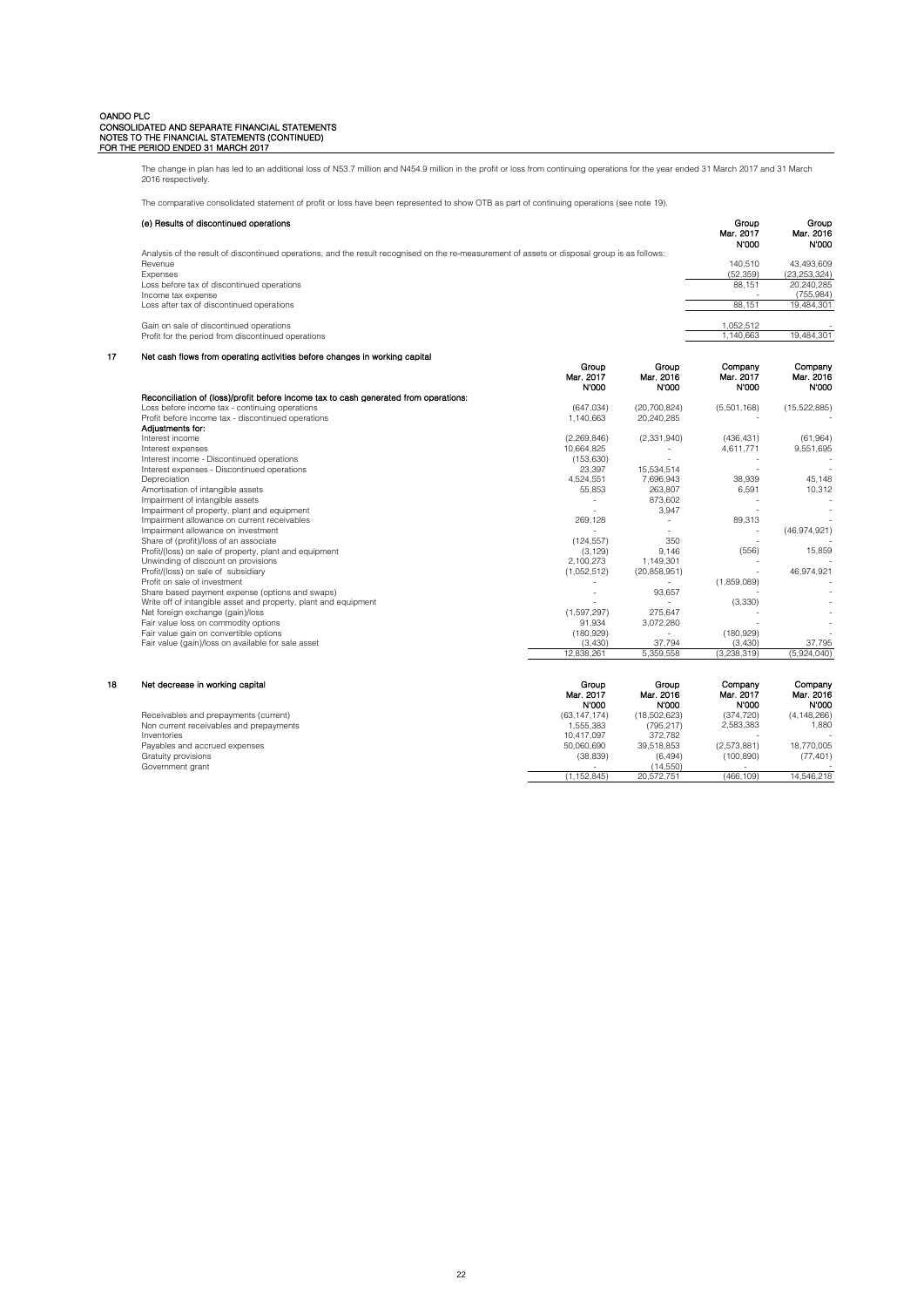#### 19

Reconciliation of previously published statement of profit or loss<br>Oando Gas & Power (and its subsidiaries) and Alausa Power Ltd were classified as continuing operations at March 2016 but disposed in year ended 2016 (see n

|                                                                         | As previously<br>reported on 31<br>March 2016 | Discontinued<br>operations* | As represented |
|-------------------------------------------------------------------------|-----------------------------------------------|-----------------------------|----------------|
|                                                                         | <b>N'000</b>                                  | <b>N'000</b>                | <b>N'000</b>   |
| Continuing operations<br>Revenue                                        | 27,725,309                                    | (7, 246, 162)               | 20,479,147     |
| Cost of sales                                                           | (22, 786, 035)                                | 4,864,657                   | (17, 921, 378) |
| Gross profit                                                            | 4,939,274                                     | (2,381,505)                 | 2,557,769      |
| Other operating income                                                  | 4,748,826                                     | (23, 173)                   | 4,725,653      |
| Selling and marketing costs                                             | (37,920)                                      | 37,920                      |                |
| Administrative expenses                                                 | (15,650,325)                                  | 433,074                     | (15, 217, 251) |
| Impairment of asset<br>Operating loss                                   | (6,000,145)                                   | (1,933,684)                 | (7,933,829)    |
| Finance costs                                                           | (14, 210, 102)                                | 135,084                     | (14,075,018)   |
| Finance income                                                          | 1,555,046                                     | (246, 673)                  | 1,308,373      |
| Finance costs - net                                                     | (12,655,056)                                  | (111,589)                   | (12,766,645)   |
| Share of loss from associate                                            | (350)                                         |                             | (350)          |
| Loss before income tax                                                  | (18,655,551)                                  | (2,045,273)                 | (20, 700, 824) |
| Income tax credit                                                       | 4,783,428                                     | 534,451                     | 5,317,879      |
| Loss for the period from continuing operations                          | (13,872,123)                                  | (1,510,822)                 | (15, 382, 945) |
| Discontinued operations                                                 |                                               |                             |                |
| Profit for the period from discontinued operations                      | 17,973,479                                    | 1,510,822                   | 19,484,301     |
| Profit for the period                                                   | 4,101,357                                     | ٠                           | 4,101,357      |
| Other comprehensive income:                                             |                                               |                             |                |
| Items that may be reclassified to profit or loss in subsequent periods: |                                               |                             |                |
| Exchange differences on translation of foreign operations               | 126,597                                       |                             | 126.597        |
| Total comprehensive profit for the period                               | 4,227,954                                     | $\overline{\phantom{a}}$    | 4,227,954      |
| Attributable to:                                                        |                                               |                             |                |
| Equity holders of the parent                                            | 4,240,996                                     |                             | 4.240.996      |
| Non controlling interest                                                | (13, 042)                                     |                             | (13,042)       |
|                                                                         | 4.227.954                                     | ×,                          | 4.227.954      |
|                                                                         |                                               |                             |                |

Earnings per share from continuing and discontinued operations attributable to ordinary equity holders of the parent during the year: (expressed in kobo per share)

### Basic and diluted (loss)/earnings per share

| ____<br>From continuing operations | ' 16. | (128) |
|------------------------------------|-------|-------|
| From discontinued operations       | 150   | 163   |
| From profit for the year           |       | つに    |
|                                    |       |       |

\* OTB previously presented as discontinued operations have been represented as continuing operations and Alausa Power Ltd; Oando Gas & Power and its subsidiaries previously presented as continuing operations have been represented as discontinued operations.

20 Accounting policy changes<br>The unaudited consolidated and separate financial statements have been prepared in accordance with the accounting policies set out in the annual financial statements. There have not been any significant changes to the accounting policies of the Group during the period under review.

#### 21 Seasonality or cyclicality of operations

The Company operates on a 12 month calendar cycle commencing January 1 of every year till December 31st of same year. Seasonal fluctuations in revenue and other transactions are<br>recorded whenever such arises.

#### 22 Unusual items

No unusual transactions were recorded during the period under review.